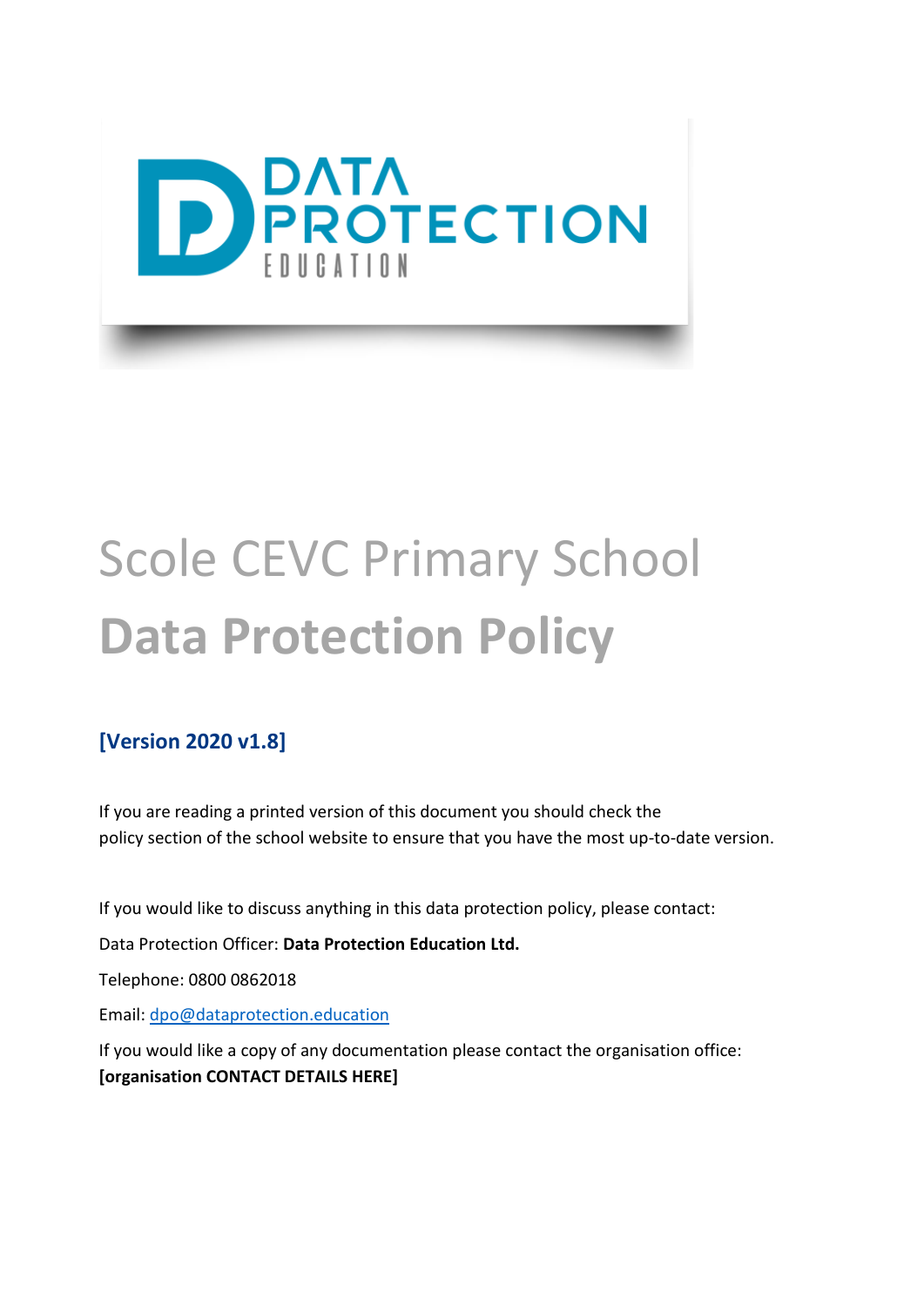

#### Document version

| Version          | Author   | <b>Date</b> | Approved by | <b>Effective from</b> |
|------------------|----------|-------------|-------------|-----------------------|
| 1.1              | DPE - JE | 1/5/2018    |             |                       |
| 1.2 ga check     | DPE - TK | 1/6/2018    |             |                       |
| $1.3^{1}$        | DPE - JK | 5/6/2018    |             |                       |
| $1.4^{2}$        | DPE - CM | 13/01/2019  |             |                       |
| $1.5^{3}$        | DPE-JE   | 15/07/2020  |             |                       |
| 1.6 <sup>4</sup> | DPE-JE   | 04/12/20    |             |                       |
| 1.6 <sup>5</sup> | DPE-JE   | 04/12/20    |             |                       |
| 1.8              | DPE-JE   | 15/01/21    |             |                       |

 $\overline{a}$ 

<sup>1</sup> Revision to Data Protection Act 2018 references.

<sup>2</sup> Re-organisation and addition of DBS section

<sup>3</sup> Addition of COVID-19 statement

<sup>&</sup>lt;sup>4</sup> Fixed numbering. No substantive changes

<sup>&</sup>lt;sup>5</sup> Fixed table of contents. No substantive changes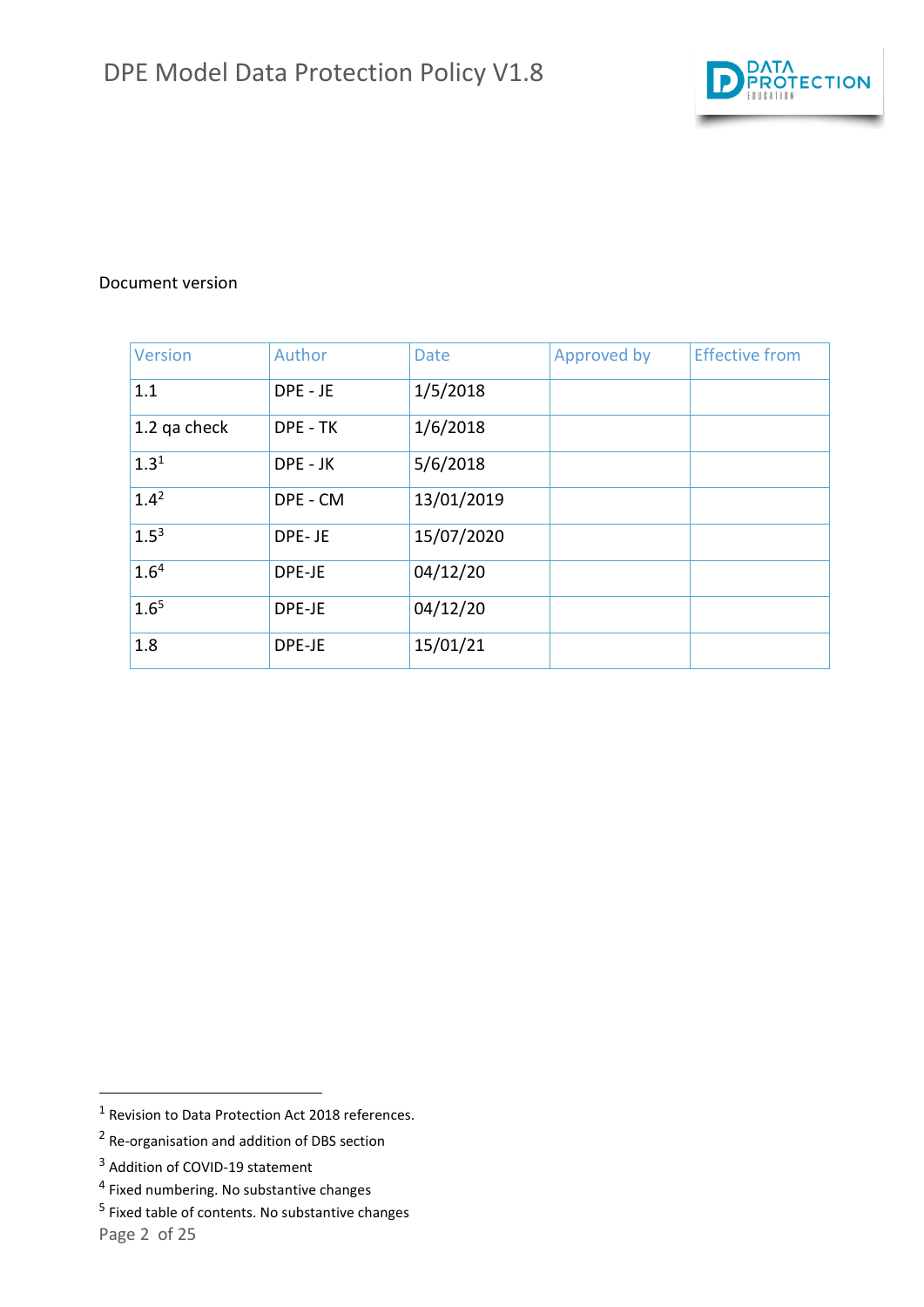

#### **Contents**

| 1. COMMITMENT TO GENERAL DATA PROTECTION AND DATA PROTECTION BY DESIGN | 4              |
|------------------------------------------------------------------------|----------------|
| 2. POLICY OBJECTIVES ROLES RESPONSIBILITIES                            | 5              |
| 3. POLICY STATEMENT                                                    | 5              |
| 4. ABOUT THIS POLICY                                                   | 5              |
| 5. DATA PROTECTION OFFICER                                             | 6              |
| <b>6. DATA PROTECTION PRINCIPLES</b>                                   | $\overline{7}$ |
| 7. DATA SUBJECT'S RIGHTS                                               | 9              |
| 8. FAIR AND TRANSPARENT PROCESSING OF DATA                             | 9              |
| 9. LAWFUL PROCESSING OF DATA                                           | 11             |
| <b>10. SPECIAL CATEGORY DATA</b>                                       | 11             |
| 11. CONSENT                                                            | 11             |
| 12. DISCLOSURE AND SHARING OF PERSONAL INFORMATION                     | 12             |
| 13. DATA SECURITY                                                      | 13             |
| 14. DATA PROTECTION IMPACT ASSESSMENTS                                 | 13             |
| 15. DATA BREACHES                                                      | 14             |
| <b>16. SUBJECT ACCESS REQUESTS</b>                                     | 15             |
| 17. PUBLICATION OF INFORMATION                                         | 15             |
| 18. DBS DATA                                                           | 16             |
| 19. PHOTOGRAPHY IMAGES AND VIDEOS                                      | 16             |
| 21. RETENTION POLICY.                                                  | 18             |
| 22. TRAINING                                                           | 18             |
| 23. DATA PROCESSORS                                                    | 18             |
| 24. CHANGES TO THIS POLICY                                             | 19             |
| <b>APPENDIX 1 GDPR DEFINITIONS</b>                                     | 20             |
| APPENDIX 3. DEALING WITH SUBJECT ACCESS REQUESTS                       | 24             |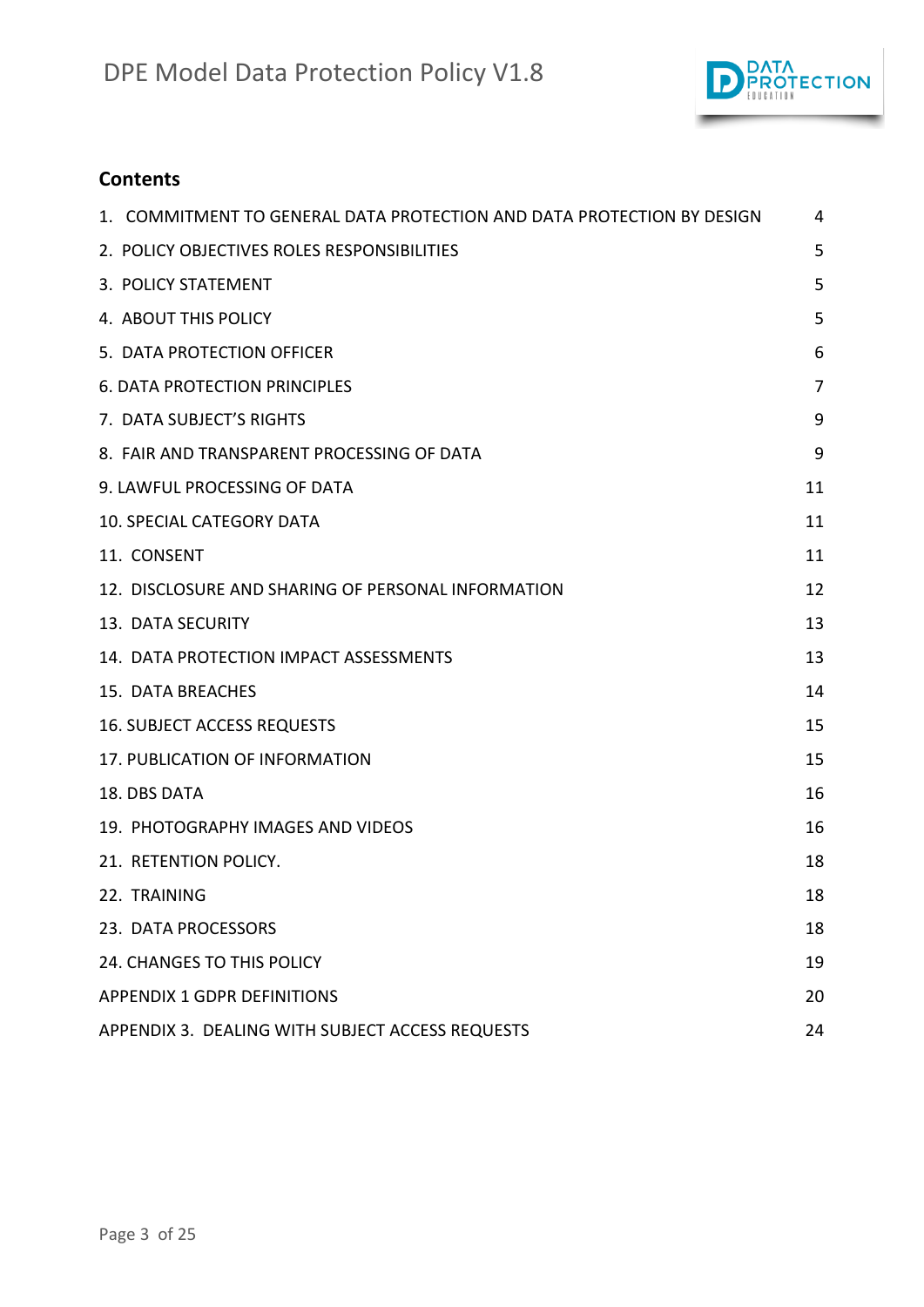

# <span id="page-3-0"></span>**1. COMMITMENT TO GENERAL DATA PROTECTION AND DATA PROTECTION BY DESIGN**

1.1. General Data Protection Regulation (GDPR) and The Data Protection Act 2018 (DPA) is the law that protects personal privacy and upholds individual's rights. It applies to anyone who handles or has access to people's personal data.

1.2. This policy is intended to ensure that personal information is dealt with properly and securely and in accordance with the legislation. It will apply to personal information regardless of the way it is used, recorded and stored and whether it is held in paper files or electronically.

1.3. This policy sets out the organisation's commitment to GDPR and the implementation of a data protection by design approach.

1.4. The organisation will refer to documents and guidance from the Information Commissioner's Office and the Department for Education in relation to GDPR and data processing.

1.5. This includes ensuring the following:

- The creation and maintenance of a data protection working group;
- Assigning responsibility to an individual within The Organisation;
- Assigning a Data Protection Officer;
- Development and maintenance of a GDPR project;
- Ensuring that all staff are trained in data protection and take responsibility for the collection, processing, storage and destruction of data;
- A lawful basis for processing is documented for all processing activity;
- Principles relating to processing of personal data are adhered to;
- The rights of data subjects are respected;
- Risks to the rights of data subjects are assessed and mitigated for all large-scale and new processing;
- Regular independent reviews of processing activity and processing documentation are carried out;
- Organisational and technical measures are implemented to protect data;
- Data breaches impacting on the rights and freedoms of data subjects will be reported to the Information Commissioner's Office (ICO)**.**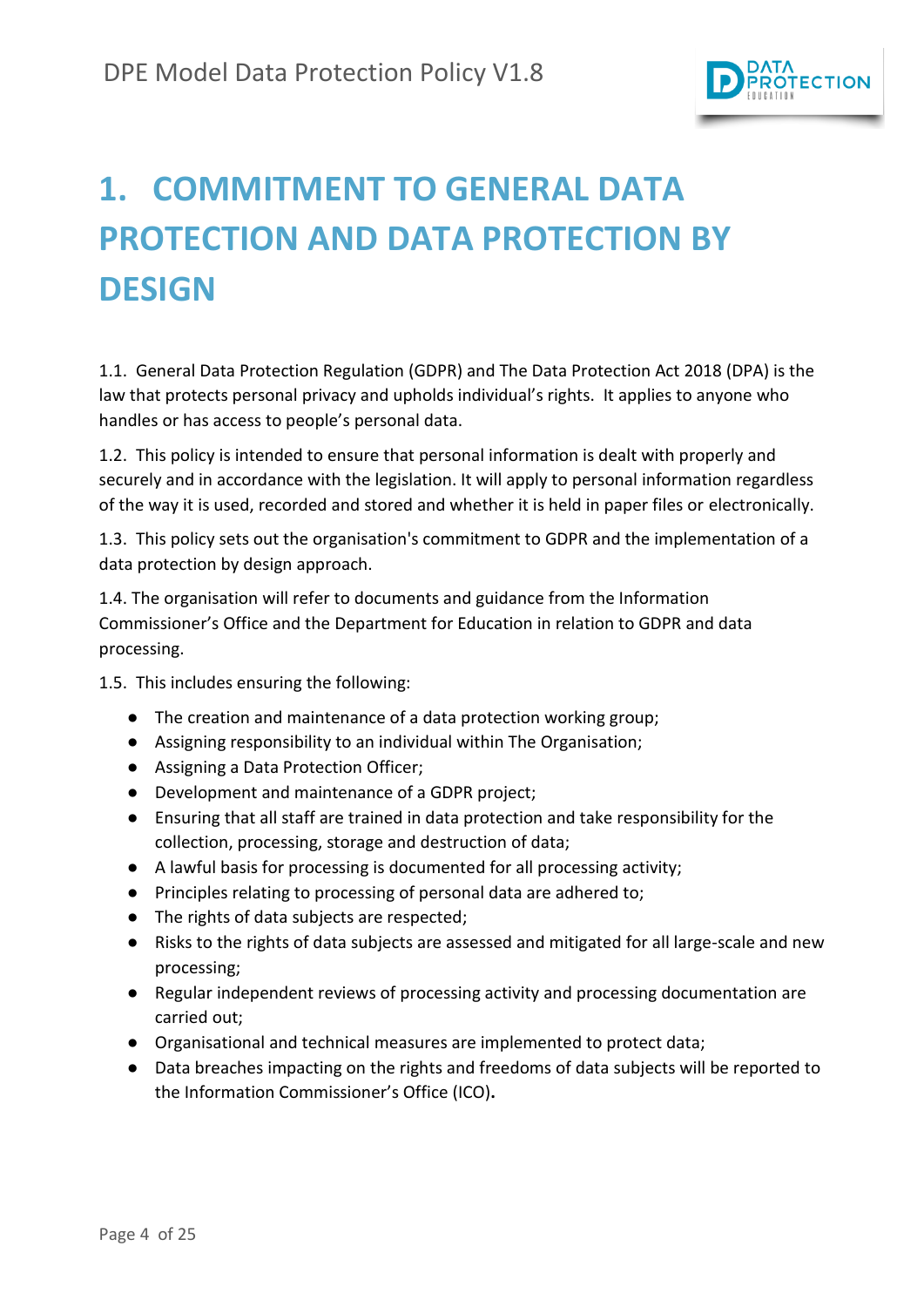

# <span id="page-4-0"></span>**2. POLICY OBJECTIVES ROLES RESPONSIBILITIES**

2.2. **The organisation as the Data Controller** will comply with its obligations under the GDPR and the Data Protection Act 2018. The organisation is committed to being concise, clear and transparent about how it obtains and uses personal information and will ensure data subjects are aware of their rights under the legislation. This policy sets out how the organisation will do this.

2.2. All organisation staff and organisation workforce must have a general understanding of the law and understand how it may affect their decisions in order to make an informed judgement about how information is gathered, used and ultimately deleted. All staff must read, understand and comply with this policy in order to comply with its obligations under GDPR and the Data Protections Act 2018.

2.3. **The Information Commissioner as the Regulator** can impose substantial fines for breaches of GDPR and the Data Protection Act 2018 and other Data Protection Legislation. Therefore it is imperative that the organisation, all staff and the workforce comply with the legislation. The Data Protection Officer will be the principal point of contact with the ICO.

### <span id="page-4-1"></span>**3. POLICY STATEMENT**

3.1 Everyone has rights with regard to the way in which their personal data is handled. During the course of our activities as an organisation we will collect, store and process personal data about our pupils, workforce, parents and others. This makes us a data controller in relation to that personal data.

3.2 We are committed to the protection of all personal data and special category personal data for which we are the data controller.

3.3 The law imposes significant fines for failing to lawfully process and safeguard personal data and failure to comply with this policy may result in those fines being applied.

3.4. All members of our staff and workforce will comply with this policy when processing personal data on our behalf. Any breach of this policy may result in disciplinary or other action.

#### <span id="page-4-2"></span>**4. ABOUT THIS POLICY**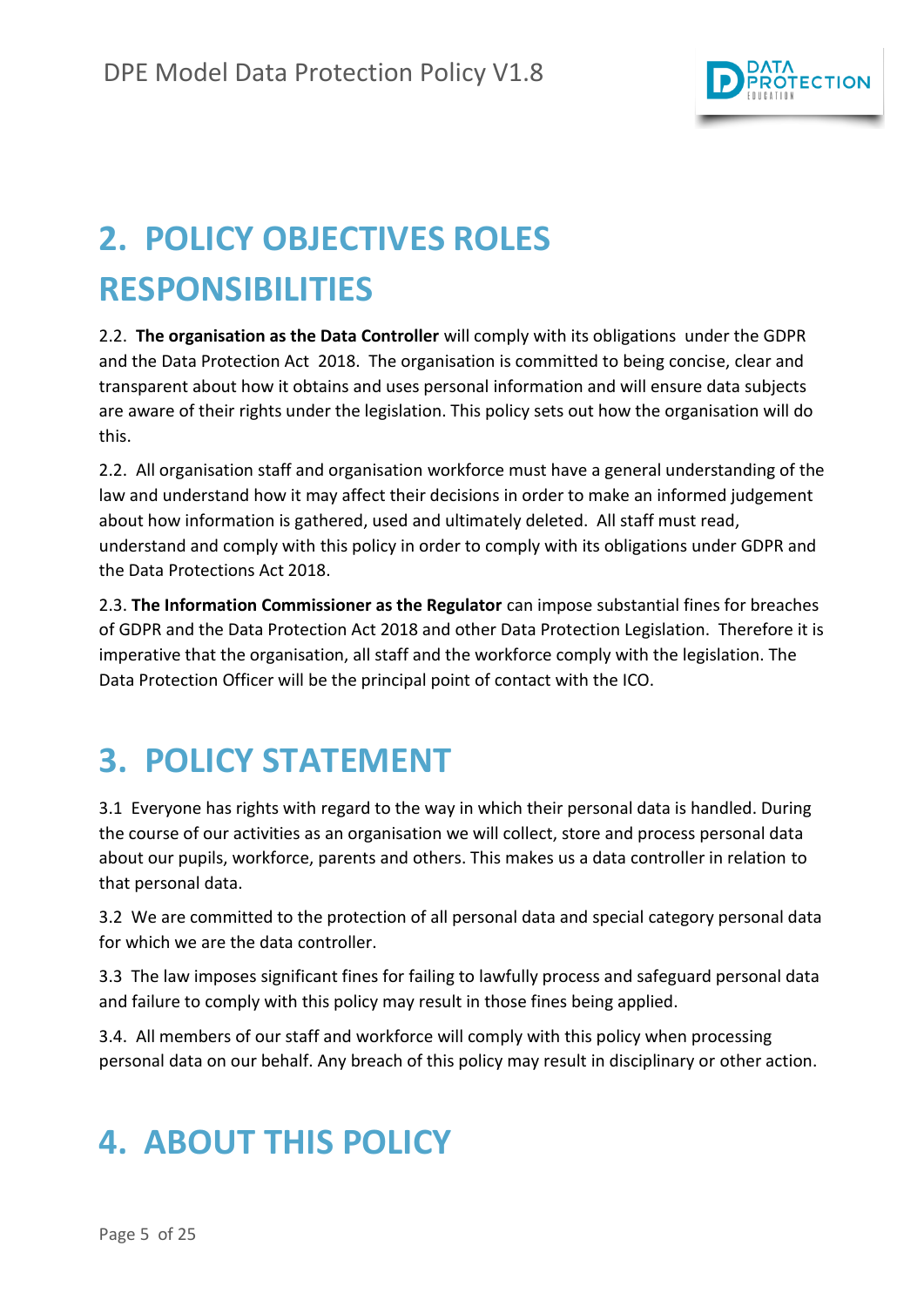

4.1. The types of personal data that we may be required to handle include information about pupils, parents, our workforce, and others that we deal with. The personal data which we hold is subject to certain legal safeguards specified in the General Data Protection Regulation the Data Protection Act 2018, and other regulations Data Protection Legislation

4.3. This policy does not form part of any employee's contract of employment and may be amended at any time.

4.4. This policy sets out rules on data protection and the legal conditions that must be satisfied when the organisation processes personal data.

4.2. This policy, combined with the organisations privacy policy and any other document referred to herein, sets out the basis on which the organisation will process any personal data collected from data subjects, or provided to us by data subjects directly and or from other sources.

### <span id="page-5-0"></span>**5. DATA PROTECTION OFFICER**

5.1. As an organisation we are required to appoint a Data Protection Officer ("DPO"). **Our DPO is Data Protection Education** and they can be contacted at dpo@dataprotection.education

The DPO is responsible for ensuring compliance with the Data Protection Legislation and with this policy. Any questions about the operation of this policy or any concerns that the policy has not been followed should be referred in the first instance to the DPO.

5.2 The organisation shall maintain a Data Protection Officer to represent the rights of data subjects and a named Data Protection lead in order to assist the Data Protection Officer.

5.3. The organisation shall ensure that the Data Protection Officer is involved properly and in a timely manner, in all issues which relate to the protection of personal data.

5.4. The organisation shall support the Data Protection Officer in performing the responsibilities outlined below by providing resources necessary to carry out those tasks and access to personal data and processing operations. The Data Protection Officer shall maintain his or her expert knowledge.

5.5. The organisation shall ensure that the Data Protection Officer does not receive any instructions regarding the exercise of their tasks. They shall not be dismissed or penalised by the controller or the processor for performing his tasks.

5.6 The Data Protection Officer shall directly report to the highest management level of the organisation, as needed and report to the Board of Governors at least once a year.

5.7. Data subjects may contact the Data Protection Officer with regard to all issues related to processing of their personal data and to the exercise of their rights under the regulations.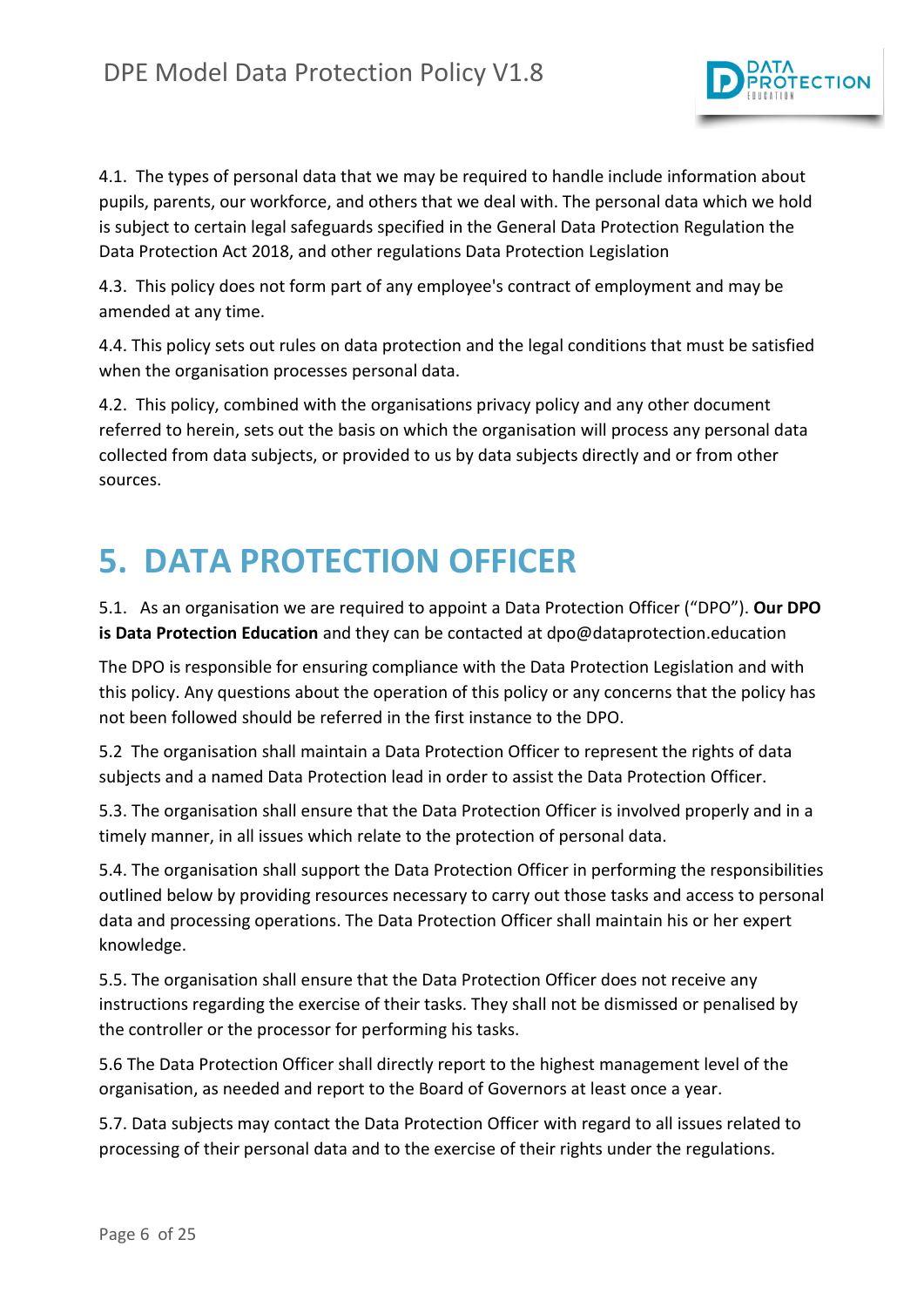

5.8. The Data Protection Officer and the Data Protection Lead will be bound by confidentiality and must maintain data security by protecting the confidentiality**,** integrity and availability of all personal data, defined as follows:

- **Confidentiality** means that only people who have a need to know and are authorised to use the personal data can access it.
- **Integrity** means that personal data is accurate and suitable for the purpose for which it is processed.
- **Availability** means that only authorised users can access the personal data when they need it for authorised purposes.
- 5.9. The Data Protection Officer shall have the following responsibilities:
	- Review of all data processing activities (inventory / mapping);
	- Conduct of regular health checks/audits and issue recommendations;
	- Assist with data protection impact assessments and monitoring performance;
	- Monitoring and advice relating to subject access requests and data breaches;
	- Assist the organisation with the maintenance of records;
	- Monitoring and advice relating to FOI and other information requests;
	- Cooperation with, and acting as the contact point for the Information Commissioner's Office, who are the supervisory authority in respect of all data protection matters;
	- Act as the contact point for data subjects to deal with requests and complaints;
	- Training of organisation staff and workforce.

#### <span id="page-6-0"></span>**6. DATA PROTECTION PRINCIPLES**

6.1. Anyone processing personal data must comply with the data protection principles. The organisation will comply and is committed to these principles in relation to any processing of personal data. The Data Protection principles provide that personal data must be:

- **Processed lawfully, fairly and in a transparent manner** in relation to the data subject and their rights;
- **Collected for specified, explicit and legitimate purposes** and not further processed in a manner that is incompatible with those purposes;
- **Adequate, relevant and limited to what is necessary** in relation to the purposes for which they are processed;
- **Accurate and, where necessary, kept up to date;**
- **Kept in a form which permits identification of data subjects for no longer than is necessary**;
- **Processed in a manner that ensures appropriate security of the personal data**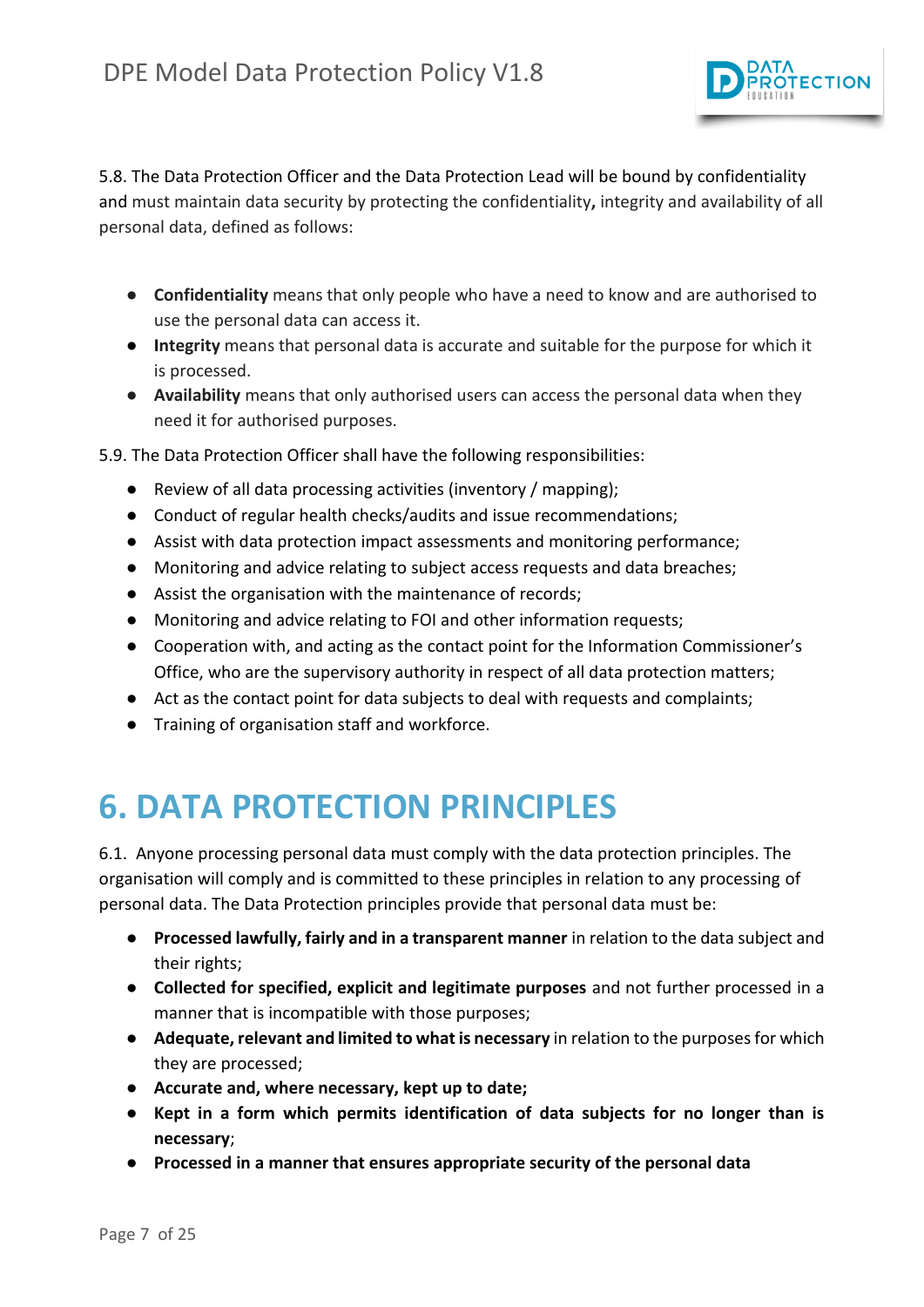

● **Must NOT be transferred to people or organisations situated in other countries without adequate protection.**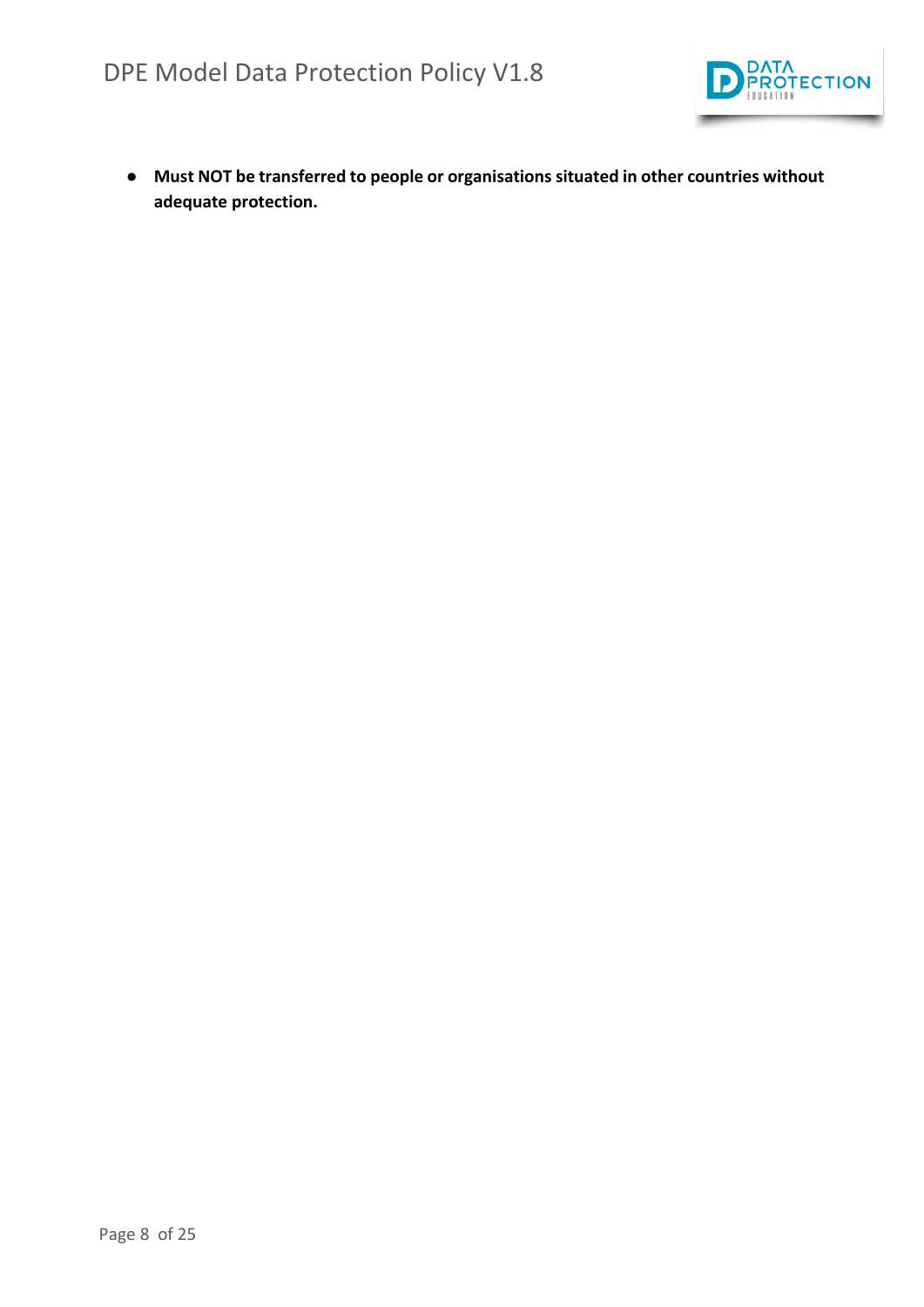

### <span id="page-8-0"></span>**7. DATA SUBJECT'S RIGHTS**

7.1. The organisation supports the rights of data subjects (or the parents/carers of data subjects where data subjects are not able to demonstrate the capacity to understand their rights) in relation to data that is processed or stored about them, as follows:

- Right to fair and transparent processing;
- Right of access;
- Right of rectification;
- Right to erasure (the "right to be forgotten");
- The right to restrict processing;
- Right to be notified of erasure, rectification or restriction;
- Right of data portability;
- Right to object to processing:
- Right to object to processing for the purposes of direct marketing;
- Right to object to processing for scientific, historical or statistical purposes;
- Right to not be evaluated on the basis of automated processing;
- Right to withdraw consent at any time;
- Right to be notified about a data breach;
- Right to an effective judicial remedy against a supervisory authority;
- Right to lodge a complaint with supervisory authority;
- Right to an effective judicial remedy against a controller or processor; Right to compensation.

7.2. The organisation shall maintain procedures, policies and notices to ensure that data subjects are informed about their rights

## <span id="page-8-1"></span>**8. FAIR AND TRANSPARENT PROCESSING OF DATA**

8.1. Data Protection Legislation is not intended to prevent the processing of personal data, but to ensure that it is done fairly and without adversely affecting the rights of the data subject.

8.2. For personal data to be processed fairly, data subjects must and will be made aware of the following in our privacy notices or requests to process data:

- That the personal data is being processed;
- Why the personal data is being processed;
- What the lawful basis is for that processing (see below);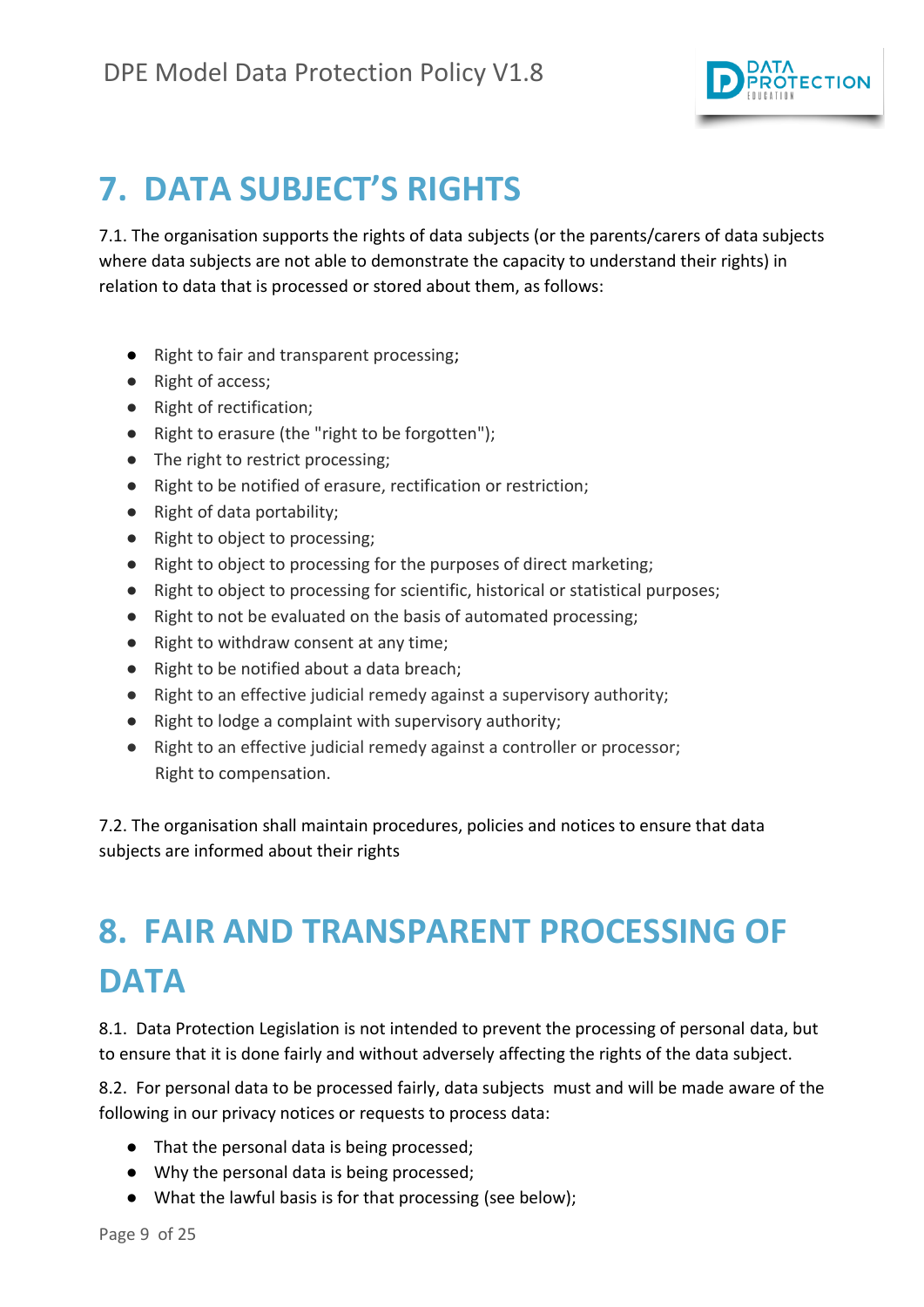

- Whether the personal data will be shared, and if so with whom;
- The period for which the personal data will be held;
- The existence of the data subject's rights in relation to the processing of that personal data; and
- The right of the data subject to raise a complaint with the Information Commissioner's Office in relation to any processing.

8.3. The organisation will only process data that is **necessary and relevant to the purpose for which it was gathered, and will ensure that we have a lawful basis for any processing.**

8.4 Data collected for the purposes of public health (including visitor contact data for COVID-19) will be kept as long as required. Contact data for visitors will be kept for 21 days after the most recent visit, with information on visitors kept as per standard retention requirements. Public Health data may be shared with third-parties as required including, but not limited to:

- National Health Service (including NHS Test and Trace)
- Public Health England
- Other local health authorities

Data collected and processed for public health purposes is done so under GDPR [Article 9\(2\)\(i\)](https://gdpr-info.eu/art-9-gdpr/) which states: (in part) "processing is necessary for reasons of [public interest](https://kb.dataprotection.education/component/seoglossary/1-data-protection-definitions/public-interest) in the area of public health, such as protecting against serious cross-border threats to health..." and [Recital 54](https://gdpr-info.eu/recitals/no-54/) which includes: "The processing of special categories of personal data may be necessary for reasons of public interest in the areas of public health without consent of the data subject."

8.5 Collection and processing of visitor data will be documented in the privacy notices and in a statement available to visitors at the time of data collection to include the following information:

"We collect the following visitor information for the purposes of security, safety and public health:

- ●Name
- ●Organisation
- ●Date and time of visit
- ●Contact details

These are kept for six years in case of any claims by students, staff or visitors under the Limitations Act (1980).

Should a positive test for COVID-19 be identified, relevant visitor data will be shared with the required public health authorities. Contact details will be deleted from any test and trace log after 21 days.

For further details, please see the Data Protection Policy, or contact the Data Protection Officer.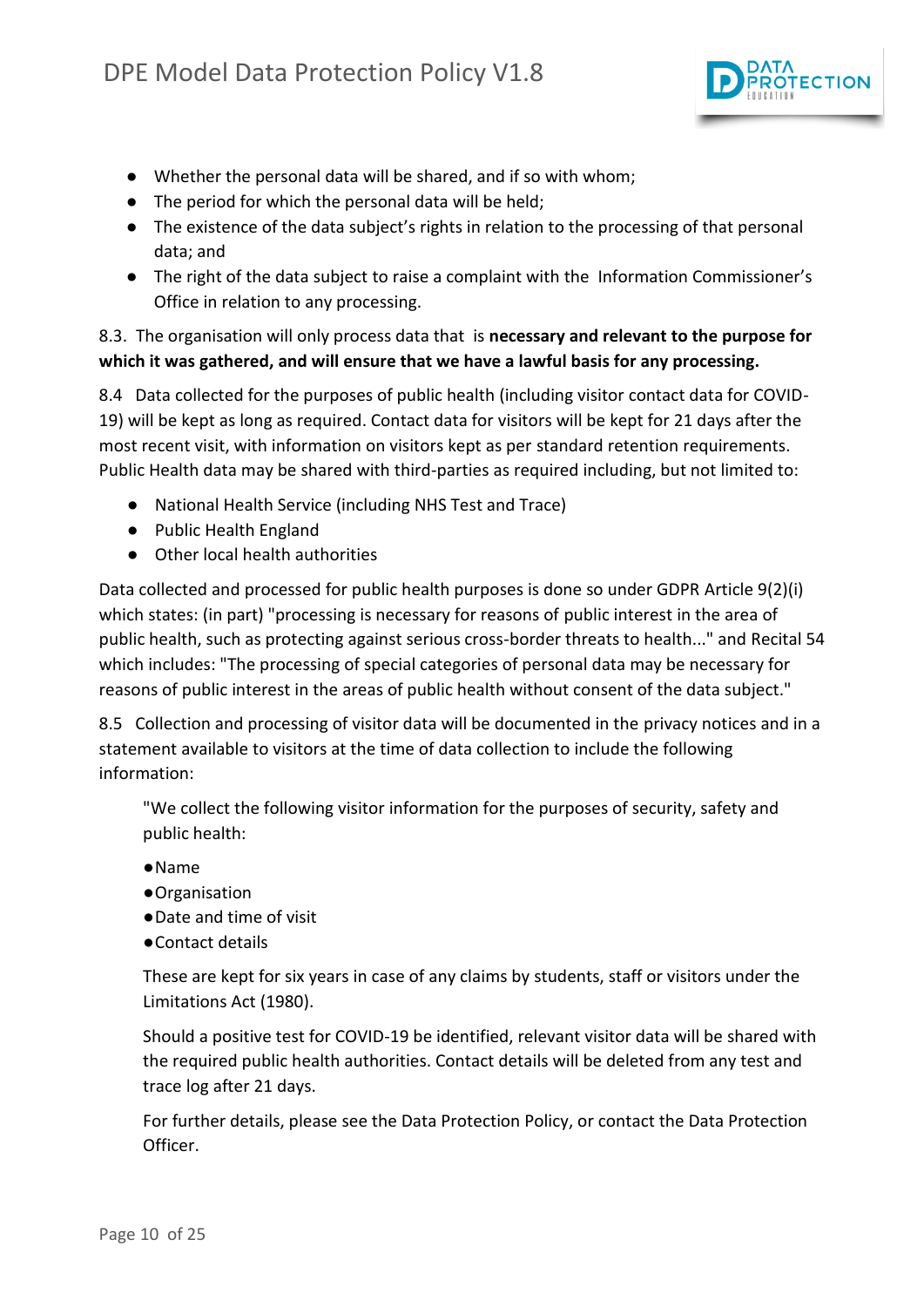

### <span id="page-10-0"></span>**9. LAWFUL PROCESSING OF DATA**

9.1. For personal data to be processed lawfully it must be processed on the basis on one of the legal grounds set out in the DATA Protection Legislation. The organisation will only process personal data where a lawful basis for processing exists. Specifically, where:

- The data subject has given **consent** to the processing of his or her personal data for one or more specific purposes;
- Processing is necessary for the **performance of a contract** to which the data subject is party or in order to take steps at the request of the data subject prior to entering into a contract;
- Processing is necessary for compliance with a **legal obligation** to which the controller is subject (e.g the Education Act 2011);
- Processing is necessary in order to protect the **vital interests** of the data subject or of another natural person;
- Processing is necessary for the **performance of a task carried out in the public interest** or in the exercise of official authority vested in the controller.

### <span id="page-10-1"></span>**10. SPECIAL CATEGORY DATA**

#### 10.1. This is data relating to **health; race; sexuality; religion; criminal offences; political opinions and union memberships**.

10.2. These special categories of personal data relating to will not be processed unless a specific lawful basis as listed in Article 9 of the GDPR applies. When this special category data is being processed we will normally only do so under the following legal grounds:

- Where the processing is **necessary for employment law** purposes, for example in relation to sickness absence;
- Where the processing is necessary for reasons of substantial public interest, for example for the purposes of equality of opportunity and treatment;
- Where the processing is necessary for **health or social care purposes**, for example in relation to pupils with medical conditions or disabilities; and
- **Where none of the above apply then we will seek the consent of the data subject to the processing of their special category personal data.**

### <span id="page-10-2"></span>**11. CONSENT**

11.1. There are strict legal requirements in relation to the form of consent that must be obtained from data subjects.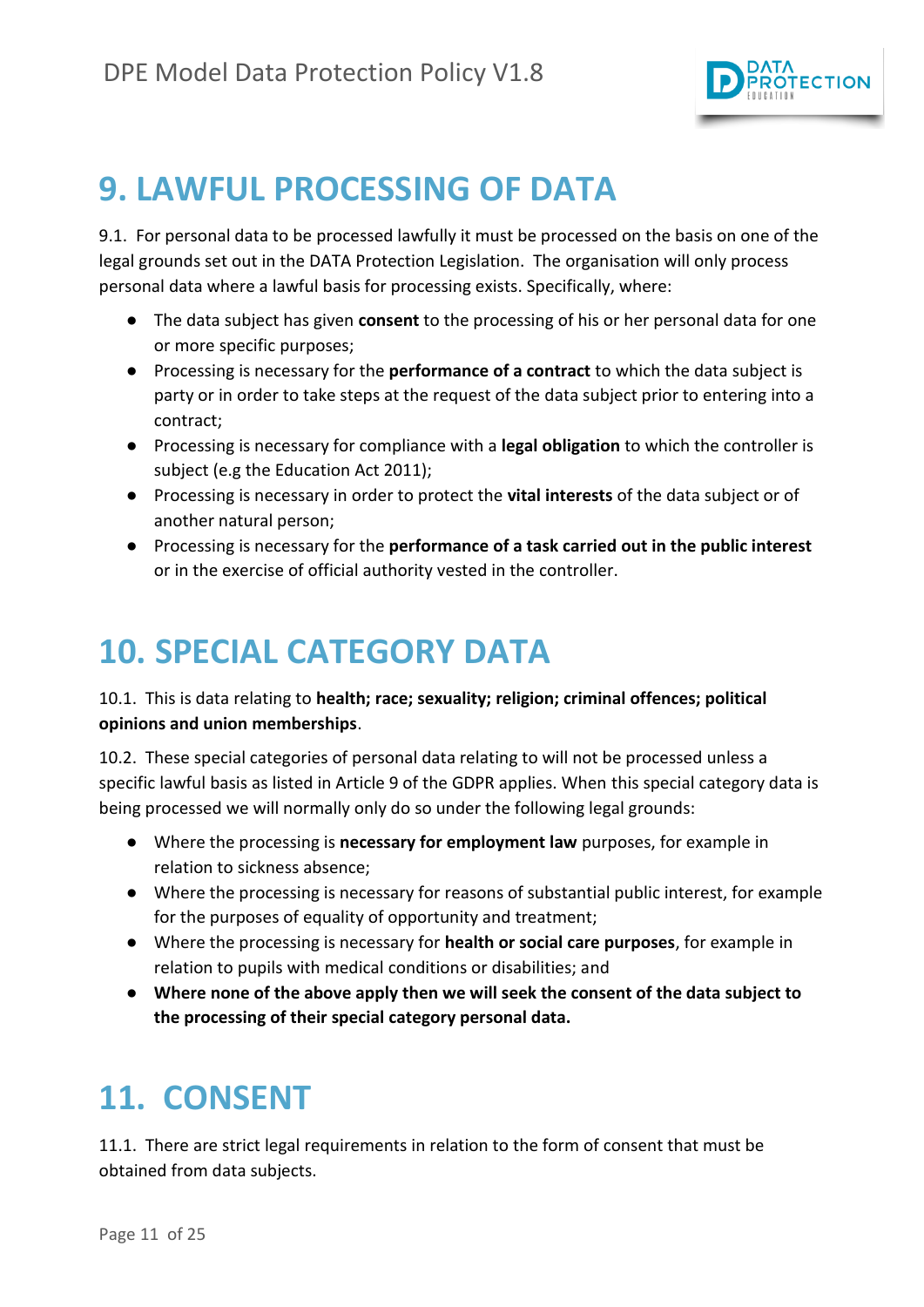

11.2. When pupils, staff or our Workforce join the Organisation a consent form will be required to be completed in relation to them.

11.3. Where appropriate third parties may also be required to complete a consent form.

11.4. In relation to all pupils under the age of 12 years old we will seek consent from an individual with parental responsibility for that pupil.

11.5. We will generally only seek consent directly from a pupil if they are legally able to give such consent. The legal age for consent under Data Protection legislation is 12. However we recognise that this may not be appropriate in certain circumstances and therefore the organisation may be required to seek consent from an individual with parental responsibility.

11.6. If consent is required for the processing of personal data of any data subject then the form of this consent must:

- Inform the data subject of exactly what we intend to do with their personal data;
- Require them to positively confirm that they consent (we cannot ask them to opt-out rather than opt-in); and
- Inform the data subject of how they can withdraw their consent.

11.7. Any **consent must be freely given**, which means that we cannot make the provision of any goods or services or other matter conditional on a data subject giving their consent.

11.8. The DPO must always be consulted in relation to any consent form before consent is obtained.

11.9. A record must always be kept of any consent, including how it was obtained and when.

11.10.There may be circumstances where it is considered necessary to process personal data or special category personal data in order to protect the vital interests of a data subject. This might include safeguarding, child protection and medical emergencies where the data subject is not in a position to give consent to the processing. We believe that this will only occur in very specific and limited circumstances. In such circumstances we would usually seek to consult with the DPO in advance, although there may be emergency situations where this does not occur. Please refer to the organisation Safeguarding Policy, Child Protection Policy and organisation Medical Policy for further information.

### <span id="page-11-0"></span>**12. DISCLOSURE AND SHARING OF PERSONAL INFORMATION**

12.1 We may share personal data that we hold about data subjects, with other organisations, without consent, where we have a lawful basis for doing so. Such organisations include the Department for Education and Education and Skills Funding Agency "ESFA", Ofsted, health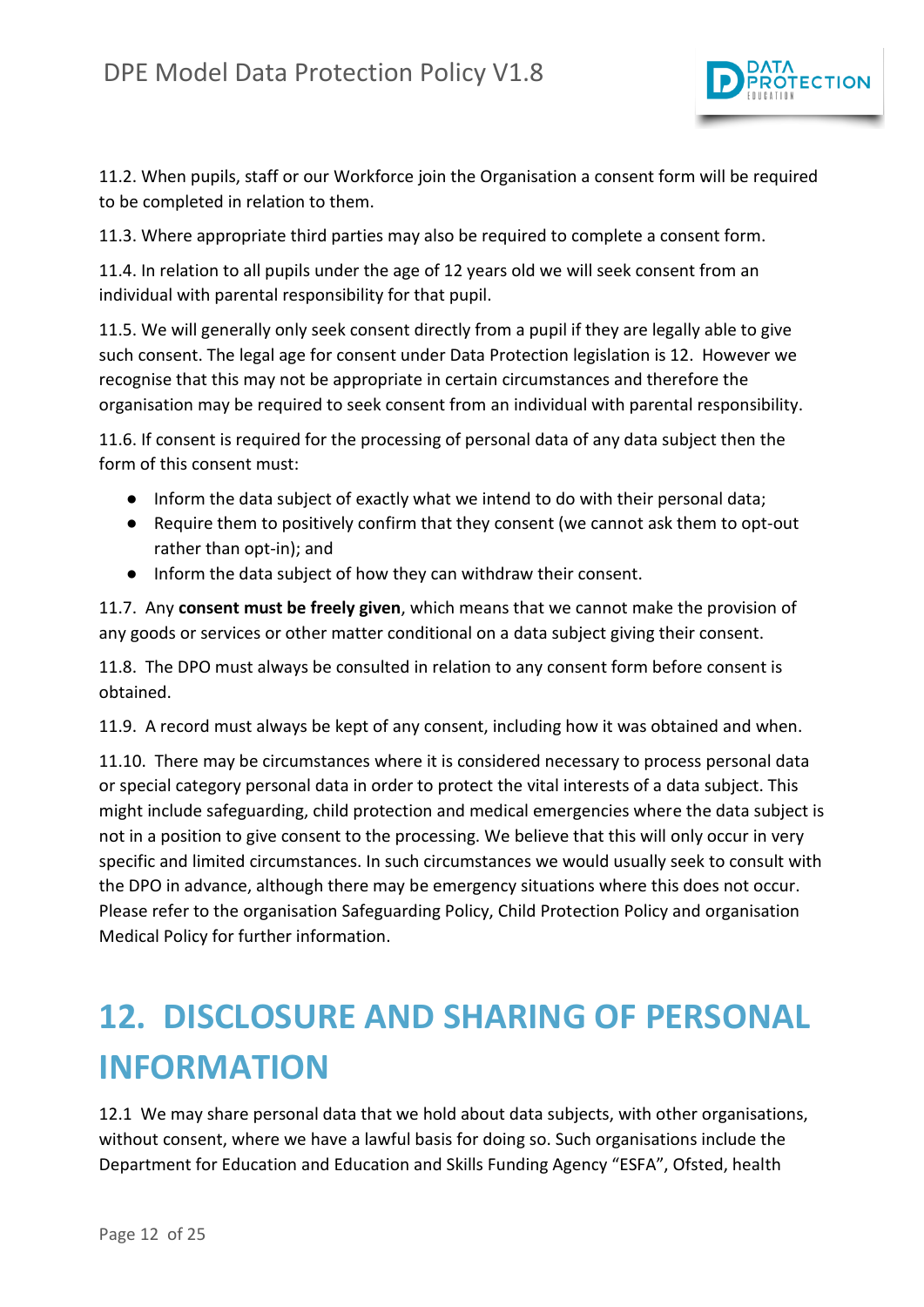

authorities and professionals, the Local Authority, examination bodies, other organisations, and other organisations where we have a lawful basis for doing so.

12.2 The organisation will inform data subjects of any sharing of their personal data unless we are not legally required to do so, for example where personal data is shared with the police in the investigation of a criminal offence**.**

12.3 In some circumstances we will not share safeguarding information. Please refer to our Child Protection Policy.

12.4 Further detail is provided in our Record of Processing Activities.

#### <span id="page-12-0"></span>**13. DATA SECURITY**

13.1. The organisation will implement appropriate data security measures using policies, procedures and technologies to ensure and maintain the security of all personal data from the point of collection to the point of destruction.

13.2. These security measures will be appropriate to the risks in processing personal data and will be consistent with the rights of the data subjects.

13.3. These measures shall include as appropriate:

- Measures and data access controls to ensure that the Personal Data can only be accessed by authorised personnel for the purposes agreed in the record of processing activity and outlined in the organisation privacy notice;
- In assessing the appropriate level of security account shall be taken in particular of all the risks that are presented by processing, for example from accidental or unlawful destruction, loss, or alteration, unauthorised or unlawful storage, processing, access or disclosure of personal data;
- The anonymisation, pseudonymisation and encryption of personal data;
- The ability to ensure the ongoing confidentiality, integrity, availability and resilience of processing systems and services;
- The ability to restore the availability and access to personal data in a timely manner in the event of a physical or technical incident;
- A process for regular testing, assessing, and evaluating the effectiveness of technical and organisational measures for ensuring the security of the processing of personal data;
- Measures to identify vulnerabilities with respect to the processing of personal data in systems used to provide services to The Organisation.

#### <span id="page-12-1"></span>**14. DATA PROTECTION IMPACT ASSESSMENTS**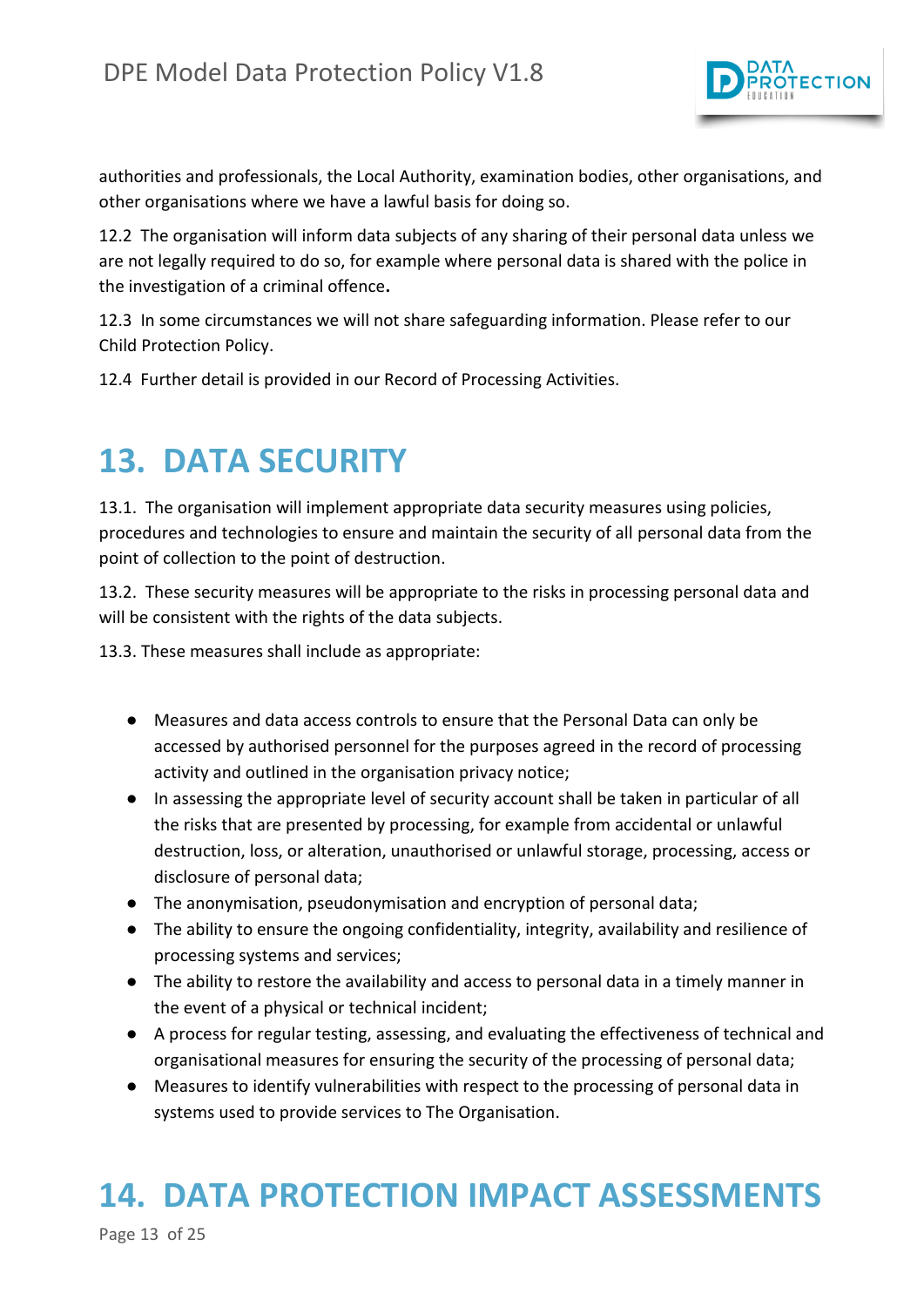

14.1 The organisation takes data protection very seriously, and will consider and comply with the requirements of Data Protection Legislation in relation to all of its activities whenever these involve the use of personal data, in accordance with the principles of data protection by design and default.

13.2 In certain circumstances the law requires us to carry out detailed assessments of proposed processing. This includes where we intend to use new technologies which might pose a high risk to the rights of data subjects because of the types of data we will be processing or the way that we intend to do so.

14.3 The organisation will complete an assessment of any such proposed processing and will use a template document which ensures that all relevant matters are considered.

14.4 The DPO should always be consulted as to whether a data protection impact assessment is required, and if so how to undertake that assessment.

#### <span id="page-13-0"></span>**15. DATA BREACHES**

15.1. In the case of a personal data breach, The organisation shall without undue delay and, where feasible, not later than 72 hours after having become aware of it, notify the personal data breach to the Information Commissioner's Office, unless the personal data breach is unlikely to result in a risk to the rights and freedoms of natural persons.

15.2. Where the notification to the Information Commissioner's Office is not made within 72 hours, it shall be accompanied by reasons for the delay.

15.3 In order to evaluate the personal data breach The organisation shall without undue delay immediately inform and involve the Data Protection Officer in the assessment of the breach and in the execution of the data breach procedure to contain and manage the breach.

#### 15.4. **The notification to the Information Commissioner's Office shall at least:**

- describe the nature of the personal data breach including where possible, the categories and approximate number of data subjects concerned and the categories and approximate number of personal data records concerned;
- communicate the name and contact details of the data protection officer or other contact point where more information can be obtained;
- describe the likely consequences of the personal data breach;
- describe the measures taken or proposed to be taken by the controller to address the personal data breach, including, where appropriate, measures to mitigate its possible adverse effects;
- Where, and in so far as, it is not possible to provide the information at the same time, the information may be provided in phases without undue further delay.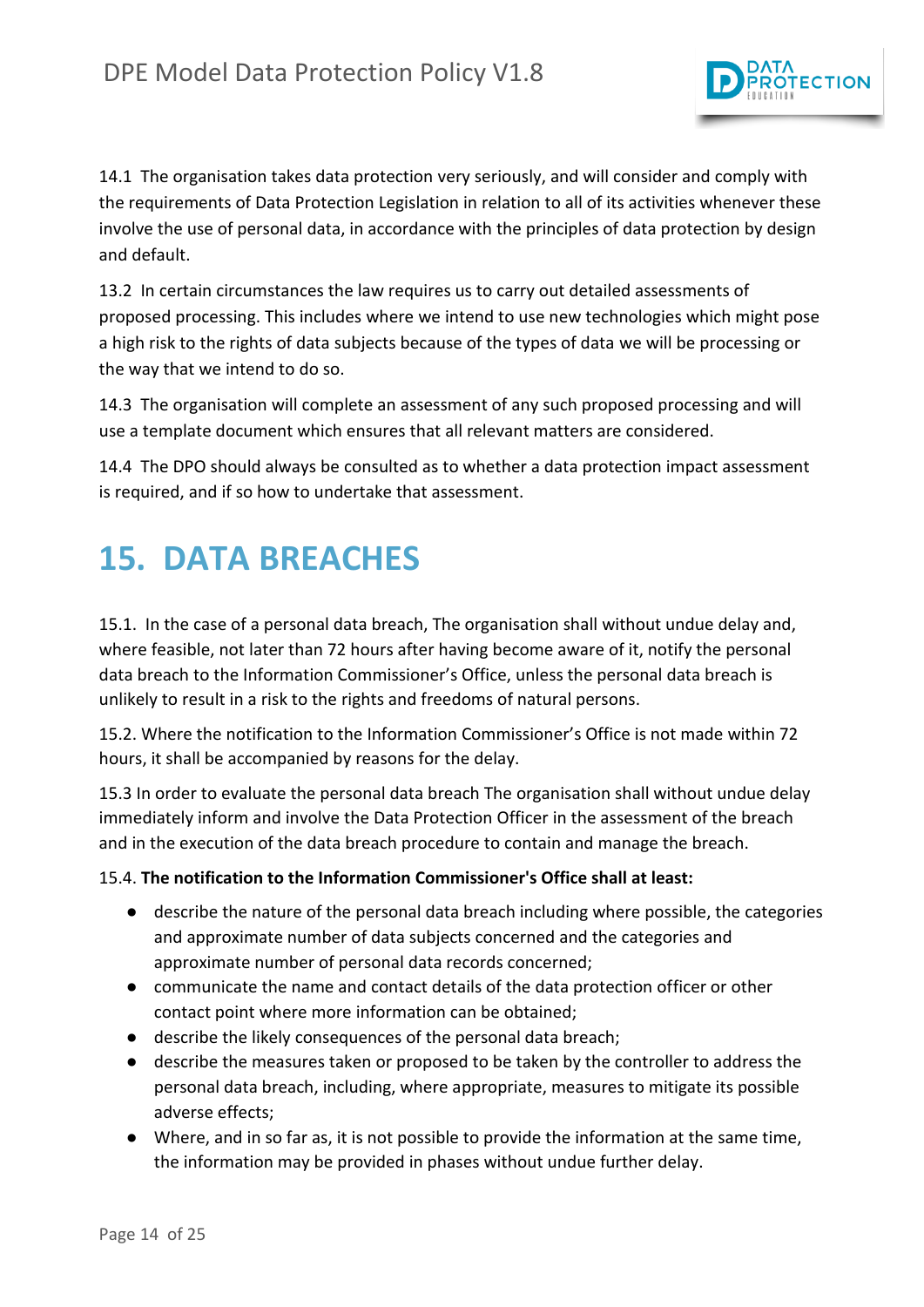

The organisation shall document any personal data breaches, comprising the facts relating to the personal data breach, its effects and the remedial action taken in a data breach log. The log shall enable the Information Commissioner's Officer to verify compliance with the data breach rules and raise awareness of minor breaches that may assist in the identification of new data handling processes and training requirements.

15.5 **For examples of data breaches please see Appendix 2**

#### <span id="page-14-0"></span>**16. SUBJECT ACCESS REQUESTS**

16.1. The organisation is committed to:

- Ensuring that individuals' rights to their own personal information can be appropriately exercised;
- Providing adequate training for staff to recognise and handle subject access requests;
- Ensuring that everyone handling personal information knows where to find further guidance on individuals' rights in relation to their own personal information;
- Ensuring that queries about individuals' rights to their own personal information are dealt with effectively and promptly;
- Being fair and transparent in dealing with a subject access request;
- Logging all subject access requests to assist the Information Commissioner's Office with any complaints related to subject access as well as identifying any issues that may assist in the identification of new data handling processes and training requirements.

16.2. All staff are responsible for ensuring that any request for information they receive is dealt with in line with the requirements of the GDPR and in compliance with this policy.

All staff have a responsibility to recognise a request for information and ensure it is passed to the responsible member of staff and/or the Data Protection Officer within two working days.

16.3. **For information and guidance on how the organisation will deal with a Subject Access Request see the Subject Access Request Procedure**

#### <span id="page-14-1"></span>**17. PUBLICATION OF INFORMATION**

17.1. The organisation maintains and publishes a publication scheme on its website outlining

classes of information that will be made routinely available, including policies and procedures.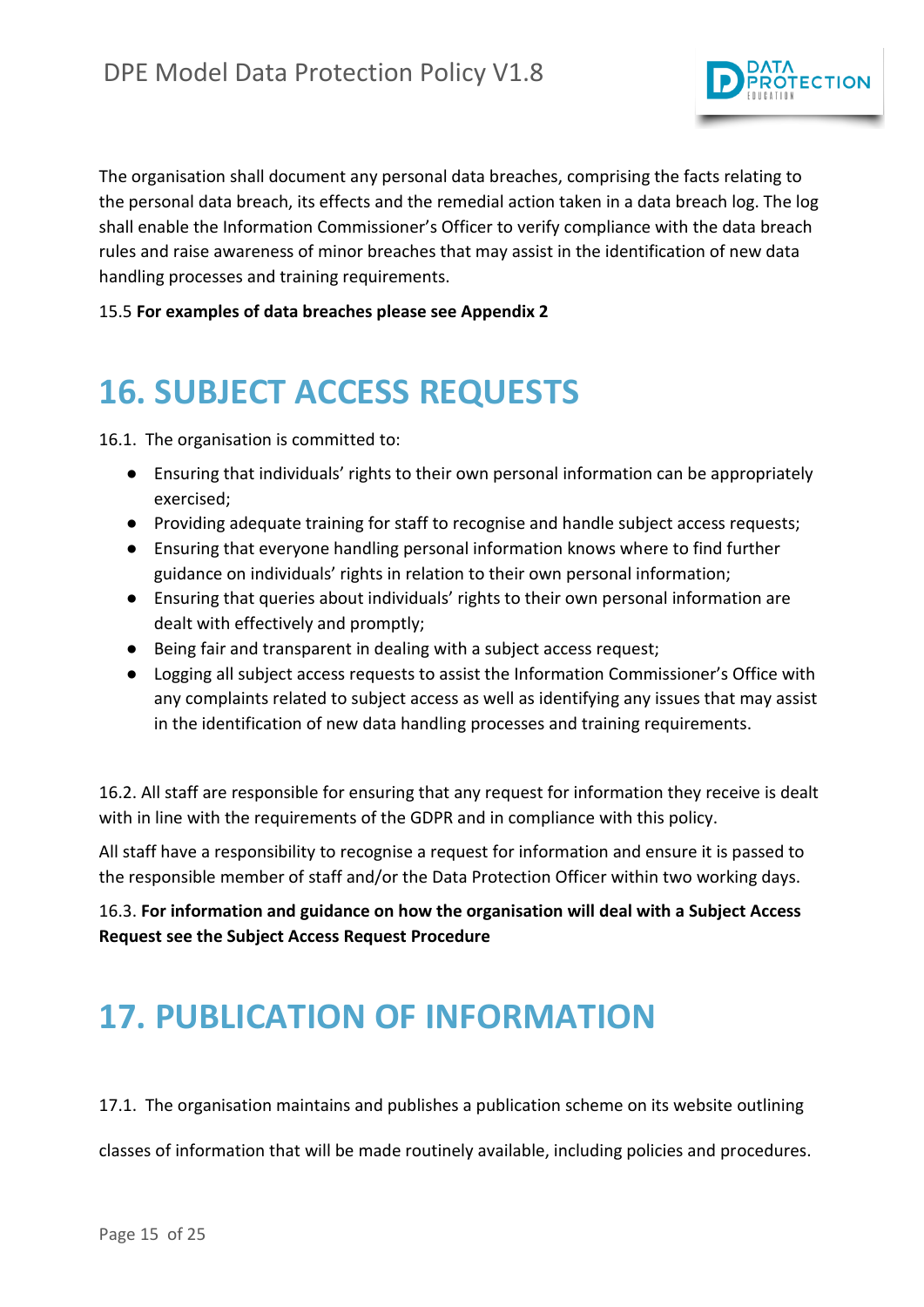

17.2. Classes of information specified in the publication scheme will be made available quickly and easily on request.

17.3. The organisation will not publish any personal information, including photos, on its website without the permission of the affected individual.

17.4. When uploading information to the organisation website, staff will be considerate of any metadata or deletions which could be accessed in documents and images on the site.

#### <span id="page-15-0"></span>**18. DBS DATA**

18.1. All data provided by the DBS will be handled in line with data protection legislation; this includes electronic communication.

18.2. Data provided by the DBS will never be duplicated.

18.3. Any third parties who access DBS information will be made aware of the data protection legislation, as well as their responsibilities as a data handler.

18.4 Data Subjects have the right to appeal against any automated decision making, such as a DBS check

#### <span id="page-15-1"></span>**19. PHOTOGRAPHY IMAGES AND VIDEOS**

19.1. Photographs and videos will only be collected and stored by the organisation, organisation staff and workforce with a documented lawful basis as in accordance with the organisation Photography Images and video policy document.

19.2. Photographs and videos will normally only be taken and used where they are deemed essential for performing the public task of the organisation or relative to providing education.

Page 16 of 25 19.3. However there may be occasions that arise where the organisation would like to celebrate the achievements of our pupils and therefore we may want to use images and videos of our pupils within promotional materials, or for publication in the media such as local, or even national, newspapers covering organisation events or achievements. If this is the case we will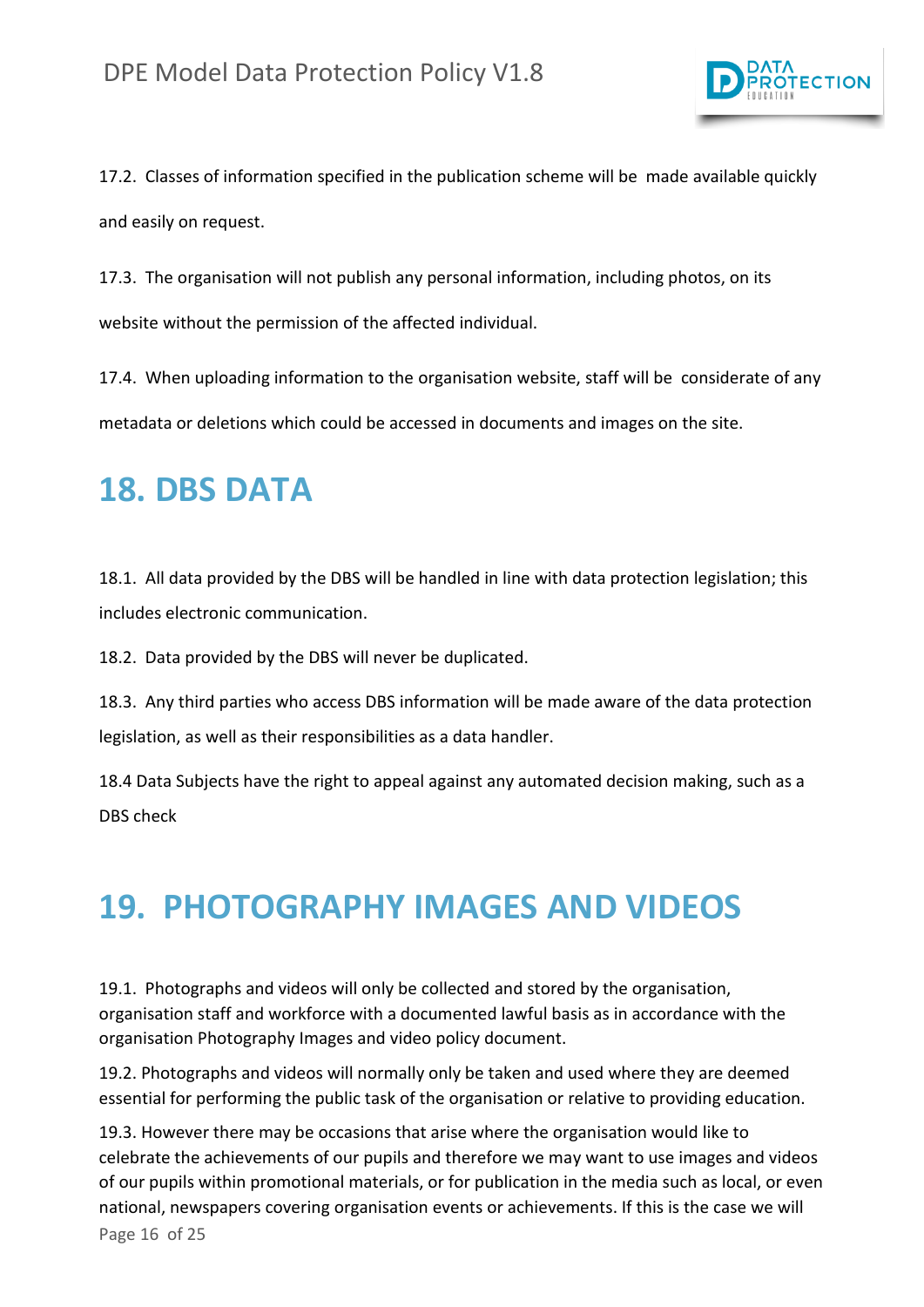

seek the consent of the pupils, and their parents where appropriate, before allowing the use of images or videos of pupils for such purposes.

19.4. Where photographs are required for other purposes, these purposes will be documented and explicit consent will be sought.

19.5. The retention period for photographs and videos taken by the organisation, organisation staff and workforce will be documented in the organisation retention policy. At the end of the retention period photographs will either be destroyed or they may be retained as photos for archiving purposes in the public interest.

19.6. Parents and others attending organisation events are allowed to take photographs and videos of those events for domestic purposes. For example, parents can take video recordings of a organisation performance involving their child. The organisation does not prohibit this as a matter of policy.

19.7. The organisation does not however agree to any such photographs or videos being used for any other purpose, but acknowledges that such matters are, for the most part, outside of the ability of the organisation to control or prevent.

19.8. The organisation asks that parents and others do not post any images or videos which include any child other than their own child on any social media or otherwise publish those images or videos.

19.9. Whenever a pupil begins their attendance at the organisation they, or their parent where appropriate, will be asked to complete a consent form in relation to the use of images and videos of that pupil. We will not use images or videos of pupils for any purpose where we do not have consent.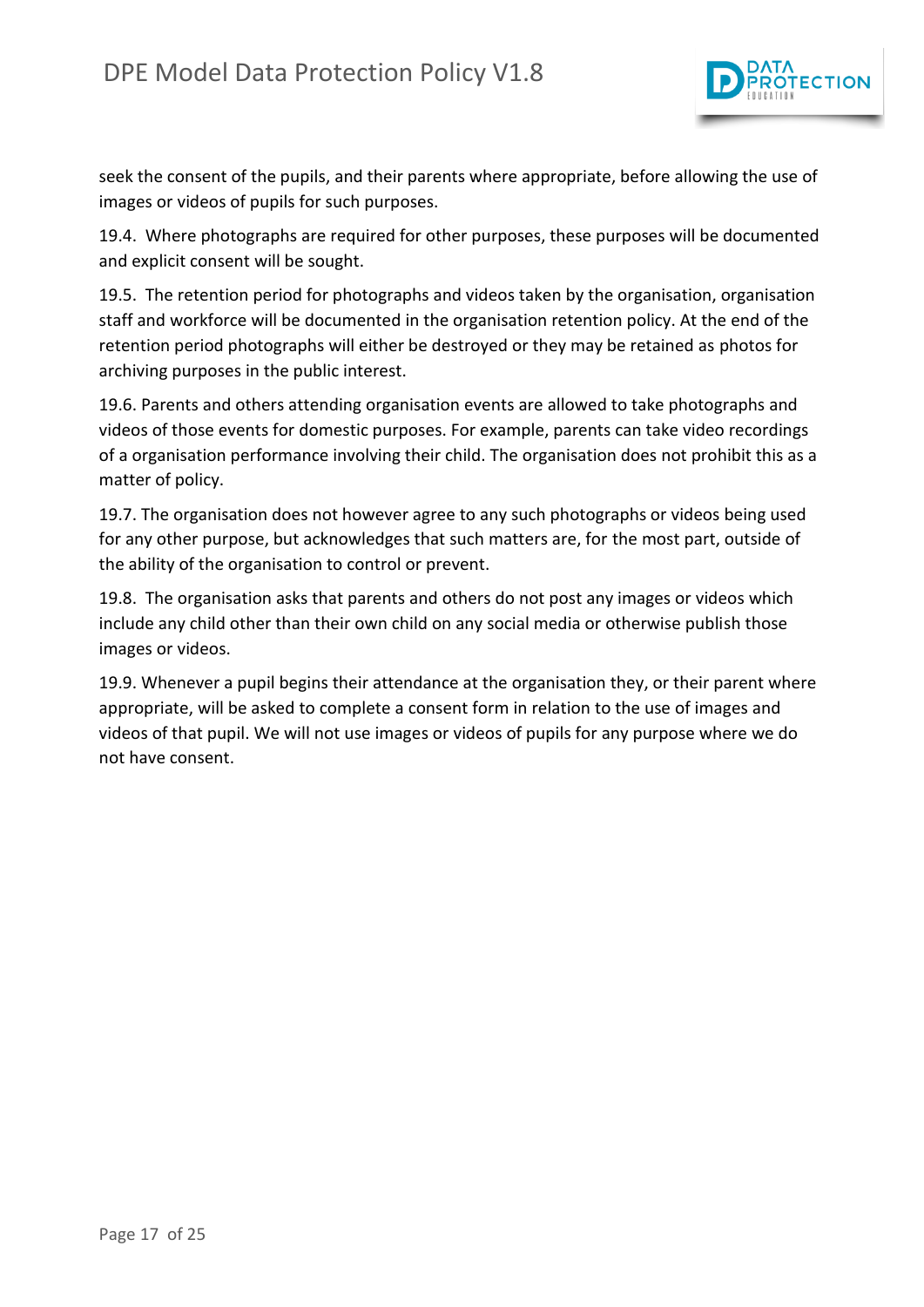

#### <span id="page-17-0"></span>**21. RETENTION POLICY.**

21.1. The organisation will not keep personal data longer than necessary and will maintain a retention schedule outlining the retention requirements of electronic and paper records. The Organisation will retain the minimum amount of information that it requires to carry out its statutory functions and the provision of services.

21.2. In circumstances where a retention period of a specific document has expired, checks will be made to confirm disposal and consideration given to the method of disposal to be used based on the data to be disposed of.

21.3. These checks will include the following questions being addressed:

- Have the documents been checked to ensure they are appropriate for destruction?
- Is retention required to fulfil statutory obligations or other regulatory obligations, including child protection?
- Is retention required for evidence?
- Is retention required to meet the operational needs of the service?
- Is retention required because the document or record is of historic interest, intrinsic value or required for organisational memory?

21.4 Retention data will be documented in the Record of Processing or taken as published in the IRMS school toolkit.

#### <span id="page-17-1"></span>**22. TRAINING**

22.1. The organisation shall ensure that all members of staff receive data protection training, including training on information handling appropriate to ensure data protection competence in their role. This training shall be completed every two years as a minimum.

### <span id="page-17-2"></span>**23. DATA PROCESSORS**

23.1. The organisation contract with various organisations who provide services to the organisation, including:

- Payroll Providers to enable us to pay our employees;
- Parent payment systems to enable parents to pay for organisation meals, trips and/or uniforms;
- Pupil Assessment systems to support us with the tracking and monitoring of pupil achievement;
- Communication systems to enable us to effectively communicate with parent and pupils;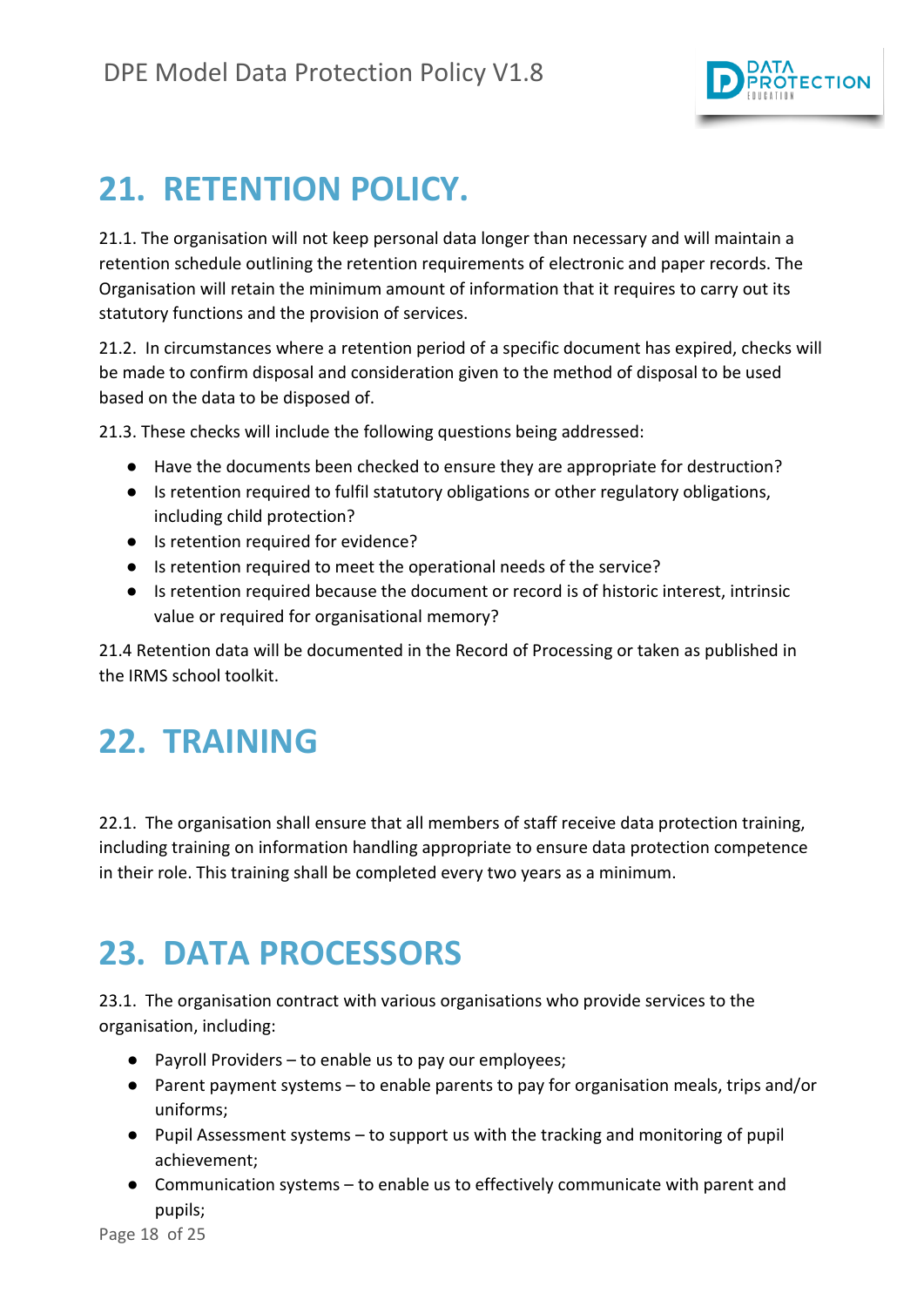

- organisation meal providers to support with the provision and payment for organisation meals;
- Photographers to enable us to store pupil photographs for safeguarding purposes;
- HR Systems for the effective management of all aspects of staff management.

23.2. In order that these services can be provided effectively we are required to transfer personal data of data subjects to these data processors.

23.3. Personal data will only be transferred to a data processor if they agree to comply with our procedures and policies in relation to data security, or if they put in place adequate measures themselves to the satisfaction of the organisation.

23.4. The organisation will always undertake due diligence of any data processor before transferring the personal data of data subjects to them.

23.5. Contracts with data processors will comply with Data Protection Legislation and contain explicit obligations on the data processor to ensure compliance with the Data Protection Legislation, and compliance with the rights of Data Subjects.

#### <span id="page-18-0"></span>**24. CHANGES TO THIS POLICY**

24.1 We may change this policy at any time. Where appropriate, we will notify data subject**s** of those changes.

**This Policy was approved by the board of Governors on 20 th May 2021 . It will be reviewed annually.**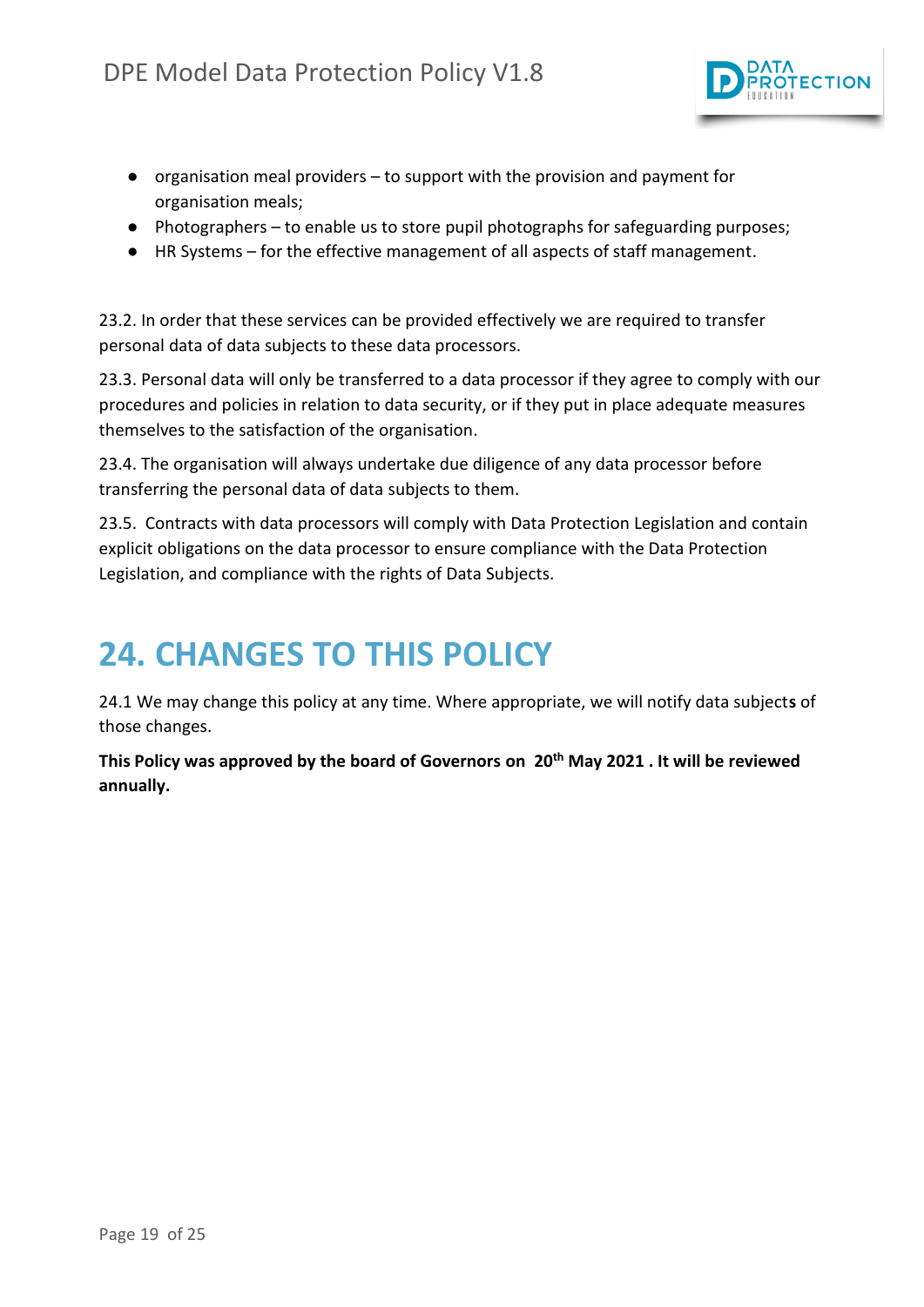

#### <span id="page-19-0"></span>**APPENDIX 1 GDPR DEFINITIONS**

**Personal data** means any information relating to an identified or identifiable natural person ('data subject'); an identifiable natural person is a person who can be identified, directly or indirectly, in particular by reference to an identifier such as a name, an identification number, location data, an online identifier or by one or more factors specific to the physical, physiological, genetic, mental, economic, cultural or social identity of that natural person;

**Processing** means any operation or set of operations which is performed on personal data or on sets of personal data, whether or not by automated means, such as collection, recording, organisation, structuring, storage, adaptation or alteration, retrieval, consultation, use, disclosure by transmission, dissemination or otherwise making available, alignment or combination, restriction, erasure or destruction;

**Restriction of processing** means the marking of stored personal data with the aim of limiting their processing in the future;

**Profiling** means any form of automated processing of personal data consisting of the use of personal data to evaluate certain personal aspects relating to a natural person, in particular to analyse or predict aspects concerning that natural person's performance at work, economic situation, health, personal preferences, interests, reliability, behaviour, location or movements;

**Pseudonymisation** means the processing of personal data in such a manner that the personal data can no longer be attributed to a specific data subject without the use of additional information, provided that such additional information is kept separately and is subject to technical and organisational measures to ensure that the personal data are not attributed to an identified or identifiable natural person;

**Filing system** means any structured set of personal data which are accessible according to specific criteria, whether centralised, decentralised or dispersed on a functional or geographical basis;

**Controller** means the natural or legal person, public authority, agency or other body which, alone or jointly with others, determines the purposes and means of the processing of personal data; where the purposes and means of such processing are determined by Union or Member State law, the controller or the specific criteria for its nomination may be provided for by Union or Member State law;

**Processor** means a natural or legal person, public authority, agency or other body which processes personal data on behalf of the controller;

**Recipient** means a natural or legal person, public authority, agency or another body, to which the personal data are disclosed, whether a third party or not. However, public authorities which may receive personal data in the framework of a particular inquiry in accordance with Union or Member State law shall not be regarded as recipients; the processing of those data by those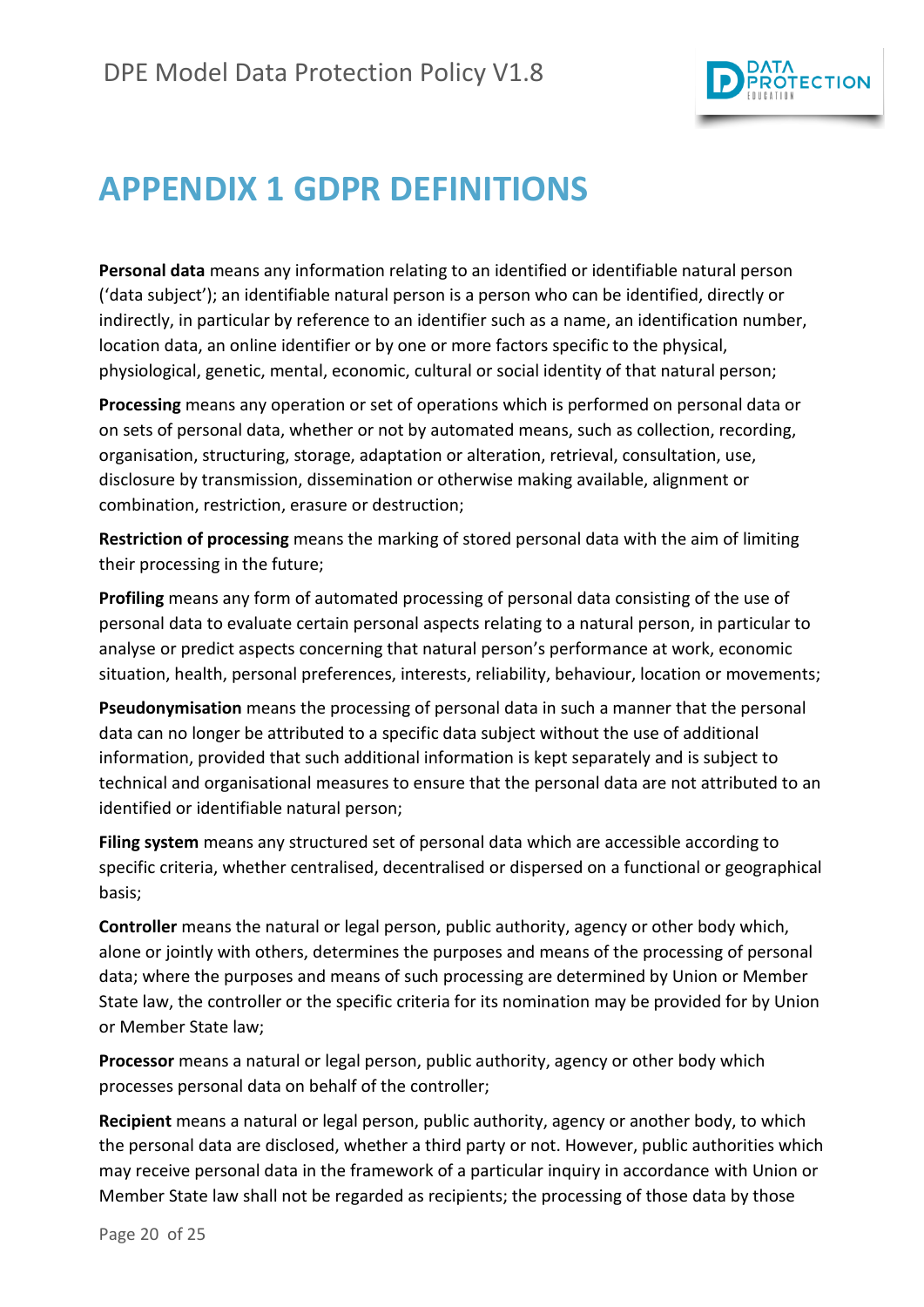

public authorities shall be in compliance with the applicable data protection rules according to the purposes of the processing;

**Third party** means a natural or legal person, public authority, agency or body other than the data subject, controller, processor and persons who, under the direct authority of the controller or processor, are authorised to process personal data;

**Consent** of the data subject means any freely given, specific, informed and unambiguous indication of the data subject's wishes by which he or she, by a statement or by a clear affirmative action, signifies agreement to the processing of personal data relating to him or her;

**Personal data breach** means a breach of security leading to the accidental or unlawful destruction, loss, alteration, unauthorised disclosure of, or access to, personal data transmitted, stored or otherwise processed;

**Genetic data** means personal data relating to the inherited or acquired genetic characteristics of a natural person which give unique information about the physiology or the health of that natural person and which result, in particular, from an analysis of a biological sample from the natural person in question;

**Biometric data** means personal data resulting from specific technical processing relating to the physical, physiological or behavioural characteristics of a natural person, which allow or confirm the unique identification of that natural person, such as facial

**Data concerning health** means personal data related to the physical or mental health of a natural person, including the provision of health care services, which reveal information about his or her health status;

**Enterprise** means a natural or legal person engaged in an economic activity, irrespective of its legal form, including partnerships or associations regularly engaged in an economic activity;

**Supervisory authority** means an independent public authority which is established by a Member State pursuant to Article 51 of the GDPR;

**Cross-border processing** means either:

- processing of personal data which takes place in the context of the activities of establishments in more than one Member State of a controller or processor in the Union where the controller or processor is established in more than one Member State; or
- processing of personal data which takes place in the context of the activities of a single establishment of a controller or processor in the Union but which substantially affects or is likely to substantially affect data subjects in more than one Member State;
- **Relevant and reasoned objection** means an objection to a draft decision as to whether there is an infringement of this Regulation, or whether envisaged action in relation to the controller or processor complies with this Regulation, which clearly demonstrates the significance of the risks posed by the draft decision as regards the fundamental rights and freedoms of data subjects and, where applicable, the free flow of personal data within the Union;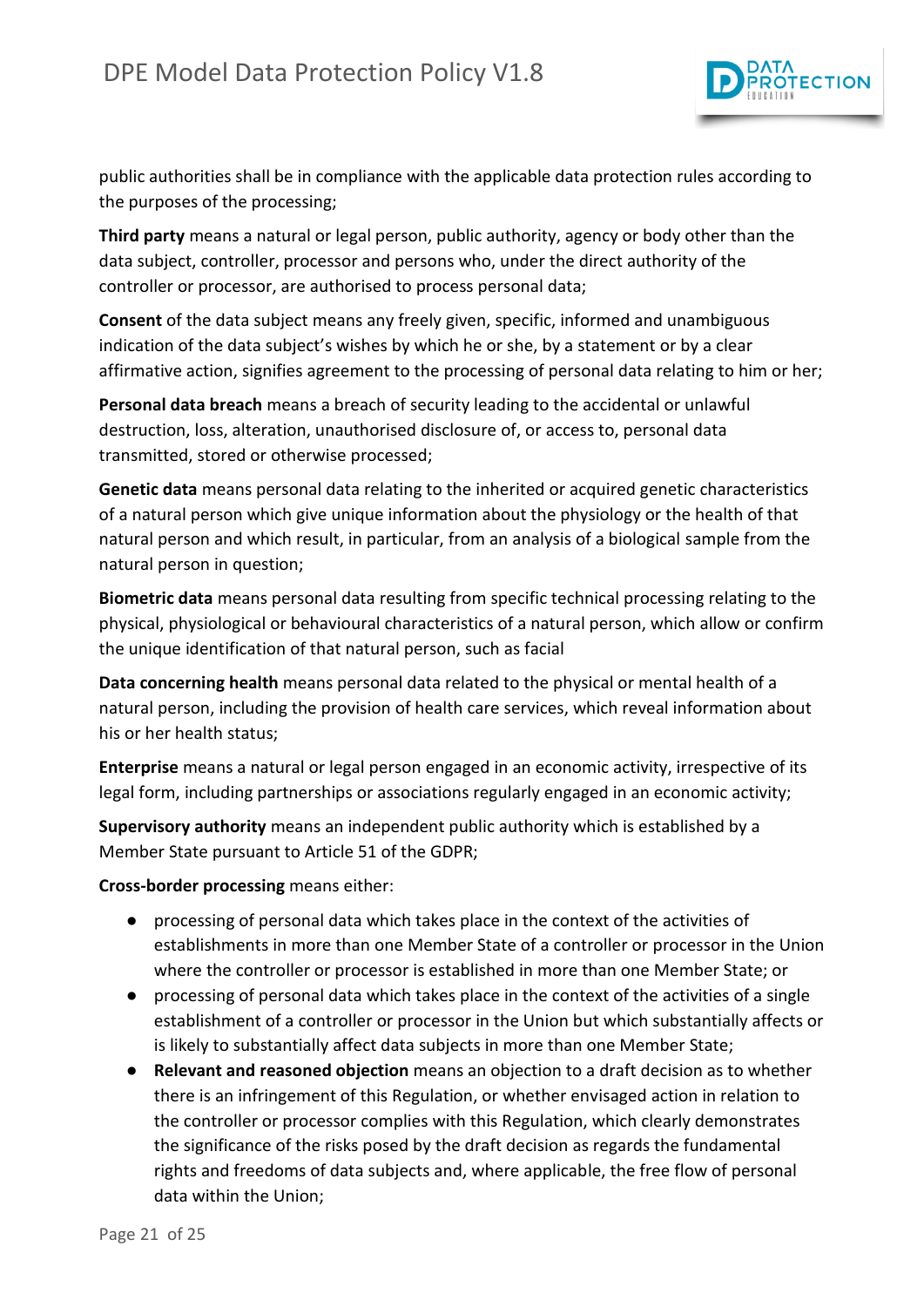

- **Information society service** means any service normally provided for remuneration, at a distance, by electronic means and at the individual request of a recipient of services;
- **International organisation** means an organisation and its subordinate bodies governed by public international law, or any other body which is set up by, or on the basis of, an agreement between two or more countries;
- **Special categories** of personal data means personal data:
	- revealing racial or ethnic origin;
	- revealing political opinions;
	- revealing religious or philosophical beliefs or trade union membership;
	- the processing of genetic data, biometric data for the purpose of uniquely identifying a natural person;
	- data concerning health or data concerning a natural person's sex life or sexual orientation;
- **Data breach**: an incident or event in which personal and/or confidential data:
	- has potentially been viewed or used by an individual unauthorised to do so;
	- has had its integrity compromised;
	- is lost or is unavailable for a significant period.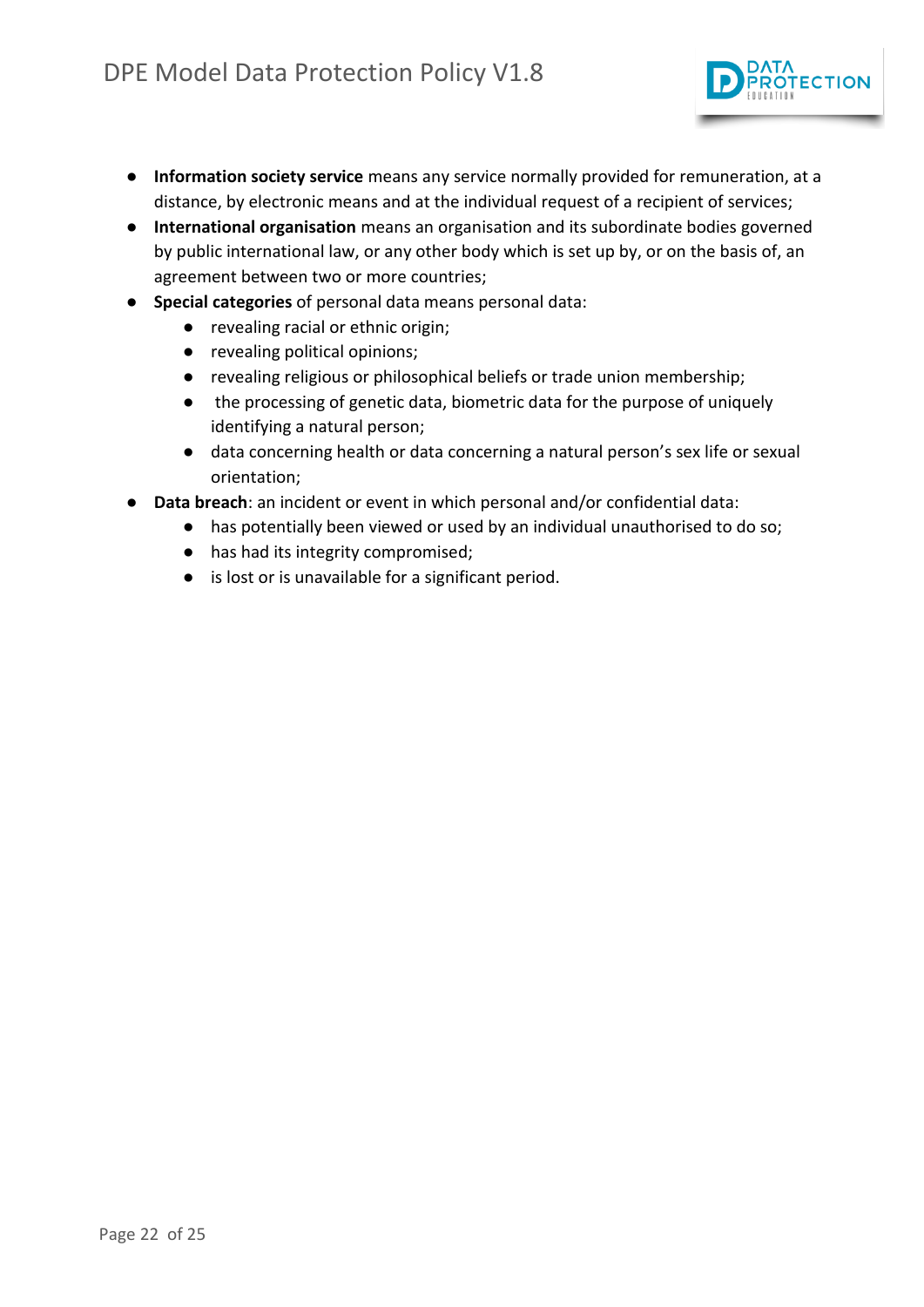

#### **APPENDIX 2. EXAMPLES OF DATA BREACHES**

- Loss or theft of paper records or loss or theft of equipment on which data is stored e.g. a laptop, mobile phone, tablet device or memory stick;
- A letter or email containing personal and/or confidential data sent to the wrong address (including internal staff or third parties) or an email to an unauthorised group of email boxes;
- Personal data disclosed orally in error in a meeting or over the phone including "blogging" where information is obtained by deceiving The Organisation, or where information has been disclosed without confirming the true identity of the requester;
- Unauthorised access to information classified as personal or confidential e.g. attaching documents to an outlook diary appointment that is openly accessible;
- Posting information on the world wide web or on a computer otherwise accessible from the Internet without proper information security precautions;
- Sensitive information left on a photo-copier or on a desk in County Council premises;
- Unauthorised alteration or deletion of information;
- Not storing personal and confidential information securely;
- Not ensuring the proper transfer or destruction of files after closure of offices/buildings e.g. not following building decommissioning procedures;
- Failure to safeguard/remove personal data on office equipment (including computers and smart phones) before disposal/sale.
- school

Examples of Breaches caused by IT Security Incidents:

- Unauthorised access to IT systems because of misconfigured and/or inappropriate access controls;
- Hacking or phishing attacks and related suspicious activity;
- Virus or malware attacks and related suspicious activity;
- ICT infrastructure-generated suspicious activity;
- Divulging a password to another user without authority.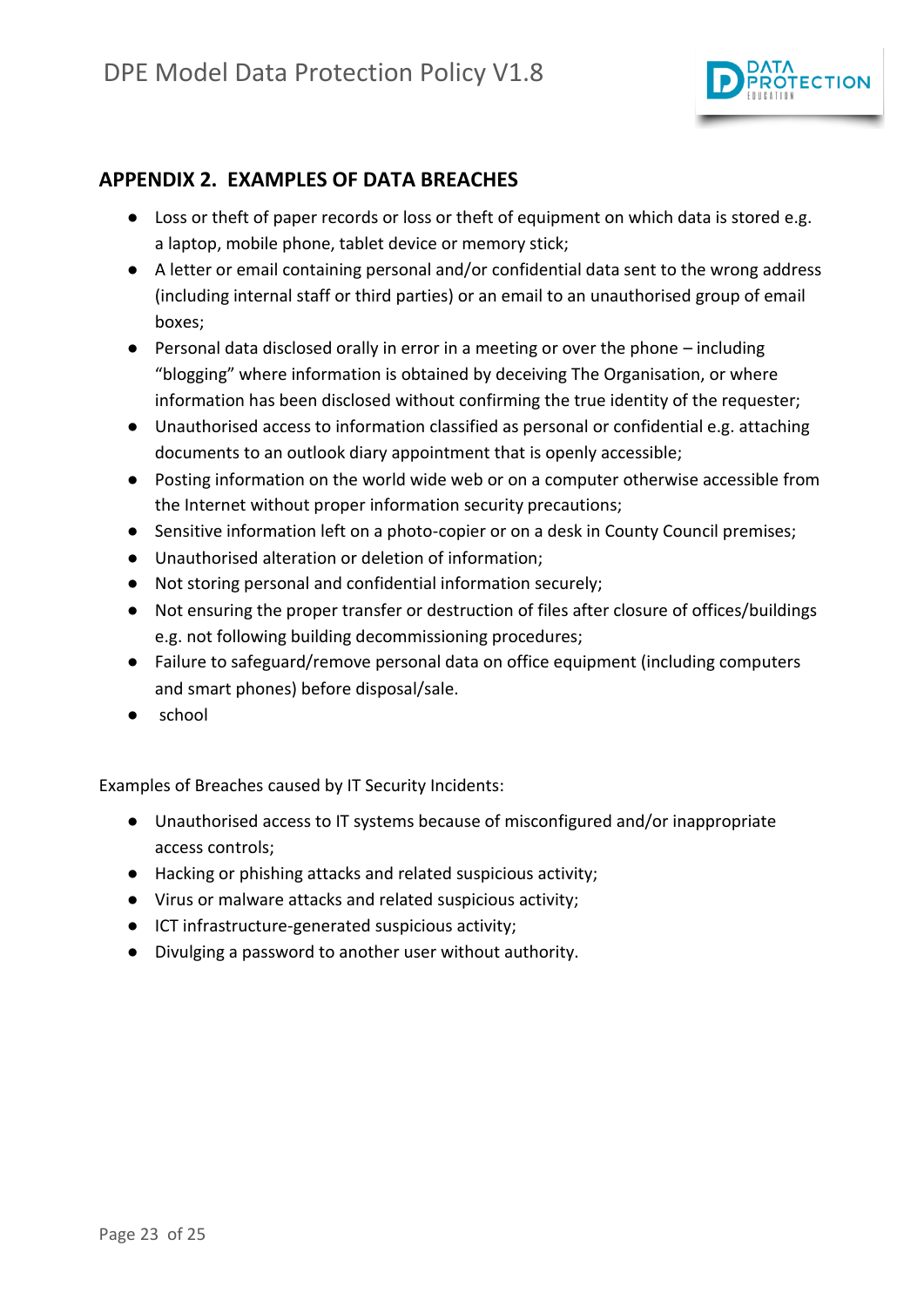

# <span id="page-23-0"></span>**APPENDIX 3. DEALING WITH SUBJECT ACCESS REQUESTS**

| What must the school<br>do?                                                                                                                                                                                                              | Why?                                                                                                                                                                                                                                                                                                                                  | How?                                                                                                                                                                                                                                                                                                                                                                                                                                                                                                                                                                                                                                                                                                                                           |
|------------------------------------------------------------------------------------------------------------------------------------------------------------------------------------------------------------------------------------------|---------------------------------------------------------------------------------------------------------------------------------------------------------------------------------------------------------------------------------------------------------------------------------------------------------------------------------------|------------------------------------------------------------------------------------------------------------------------------------------------------------------------------------------------------------------------------------------------------------------------------------------------------------------------------------------------------------------------------------------------------------------------------------------------------------------------------------------------------------------------------------------------------------------------------------------------------------------------------------------------------------------------------------------------------------------------------------------------|
| We must be clear about the<br>nature of the request and<br>identify what information is<br>being requested.                                                                                                                              | Being clear about the nature<br>of the request will enable you<br>to decide whether the request<br>needs to be dealt with in<br>accordance with statutory<br>requirements, who needs to<br>deal with the request, and/or<br>whether this is business as<br>usual (BAU). If needed ask<br>the submitter of the request<br>for clarity. | <b>Review the request and</b><br>identify:<br>If the request is for the<br>personal information of the<br>requester or made by an<br>individual on behalf of<br>another person (e.g. on behalf<br>of a child or an adult lacking<br>capacity) – this is a subject<br>access request;<br>If the request is for non-<br>personal information - this<br>may be dealt with as BAU or<br>formally under the Freedom<br>of Information Act 2000 (the<br><b>FOIA) or the Environmental</b><br><b>Information Regulations 2004</b><br>(the EIR).<br>NB: The request can be<br>received in a range of<br>different formats e.g. letter,<br>email, a completed form, or<br>can be made via social media<br>(e.g. a Facebook page or<br>Twitter account). |
| If the request is a SAR the<br>request must be forwarded to<br>the responsible member of<br>staff (usually the<br><b>Headteacher) and the Data</b><br><b>Protection Officer within two</b><br>working days of receipt of<br>the request. | The GDPR stipulates that<br><b>SARs must be completed</b><br>within one month of the<br>request - but in reality, as<br>soon as possible.                                                                                                                                                                                             | Log the SAR in the subject<br>access request log and<br>inform all appropriate staff<br>required to deal with the<br>request.                                                                                                                                                                                                                                                                                                                                                                                                                                                                                                                                                                                                                  |